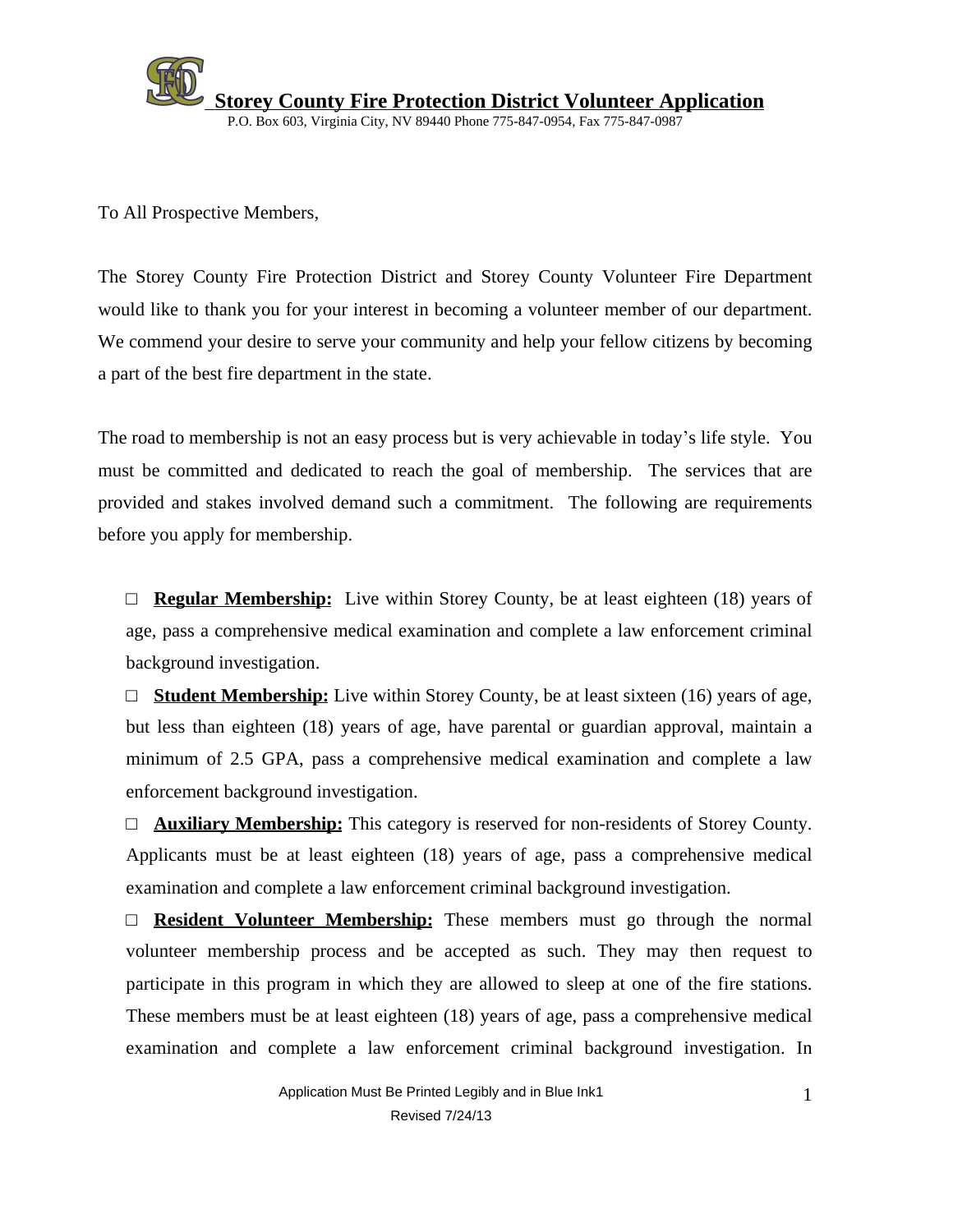addition to this the County Fire Chief shall have the final decision making ability to place individuals in this program or to not have them placed into the program.

□ **Intern Membership:** Periodically individuals may need to complete an internship program through a State of Nevada College or University. This is generally for completion of a Fire Academy or Paramedic Program type of course. Candidates for this category must be at least eighteen (18) years of age, pass a comprehensive medical examination and complete a law enforcement criminal background investigation. In addition to this the County Fire Chief shall have the final decision making ability to place individuals in this program or to not have them placed into the program.

Please review the attached information, application form, and the "seven steps to membership". If you feel that you can measure up to the high standards of the department, please complete the membership application form and return it to the Fire Departments headquarters station at 145 North "C" Street in Virginia City. You will need to deliver this application package directly to this station, in person, so that it can be notarized. Please read all attached information and make sure to complete the application properly and sign. If the application is incomplete or false, the application will be denied. Good luck and thank you for your time.

Sincerely,

Gary Hames, Storey County Fire Chief On behalf of each Volunteer Fire Chief

| Station 1               | Station 2            | Station 3        | Station 4        | Station 5          |
|-------------------------|----------------------|------------------|------------------|--------------------|
| 145 North C Street      | 2610 Cartwright Road | 500 Sam Clemens  | 431 Canyon Way   | 1705 Peru Drive    |
| Virginia City, NV 89440 | Reno, NV 89521       | Dayton, NV 89403 | Sparks, NV 89434 | McCarran, NV 89434 |
| 775-847-0954            | 775-847-0971         | 775-246-7979     | 775-342-0220     | 775-343-3300       |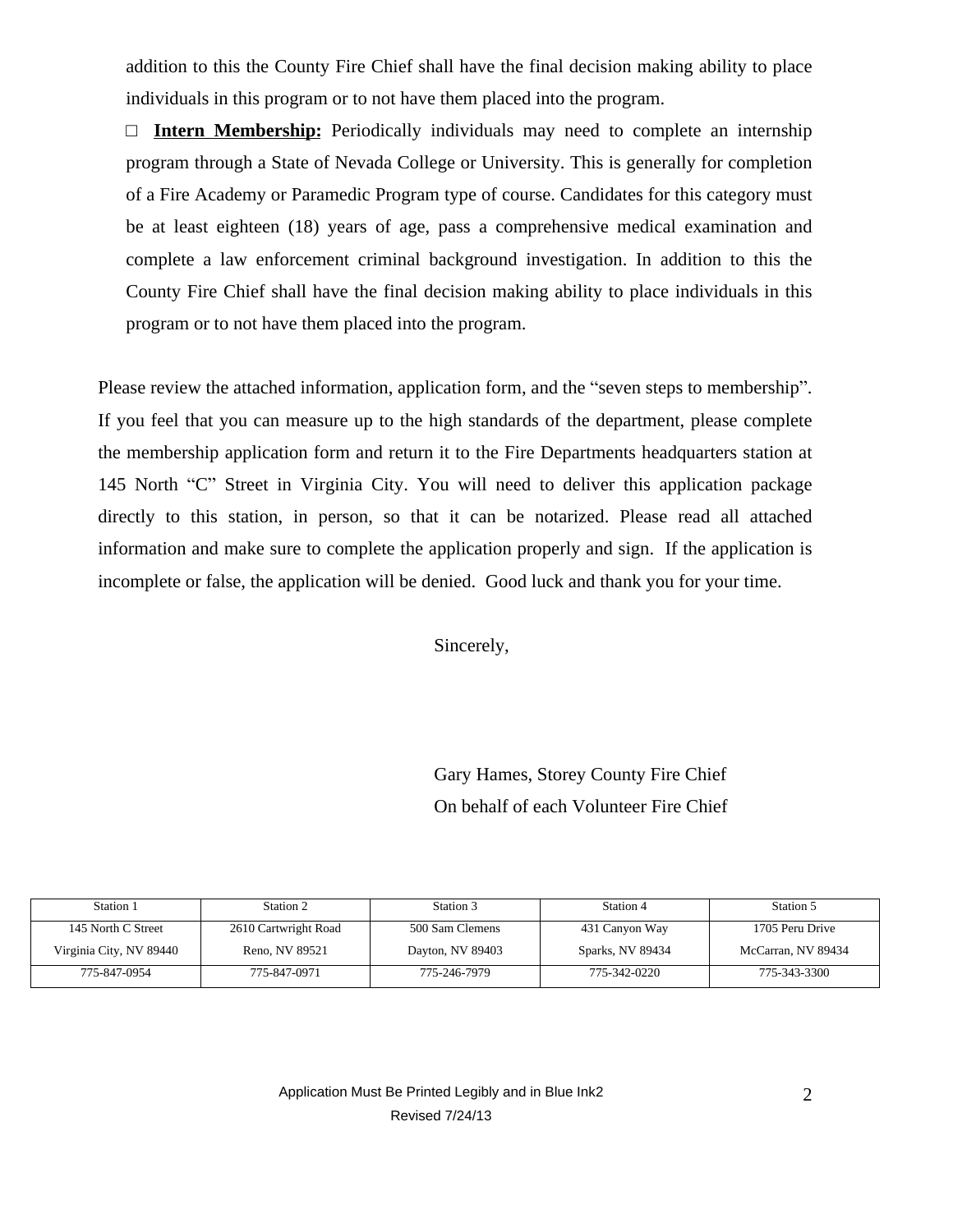### **About Membership…**

Your membership to the Storey County Volunteer Fire Department starts with you. It starts with a serious desire to commit yourself to volunteering to serve your community and state in the preservation of life, property, and the environment. The membership process and entry level training is very demanding. The nature of the job and the service which is provided requires such a process. Once membership is achieved, the additional commitment to train and respond to emergency calls is expected to be honored.

Membership to the Storey County Volunteer Fire Department is to be held in the highest regard. The Storey County Fire Protection District and Storey County Volunteer Fire Department are considered to be one of the most progressive and efficiently managed fire agencies in the State of Nevada. These departments have deep rooted community ties and date back to 1860. The tradition, pride and honor of being a member of this department are substantial and are not to be taken lightly.

Membership to the Storey County Volunteer Fire Department will allow you to work side-by-side with some of the most dedicated and professionally qualified men and women of your community. So, if you are looking for a challenge, a commitment, an opportunity, and can "measure up" to the high standards of the department, we are interested and pleased to accept your membership application.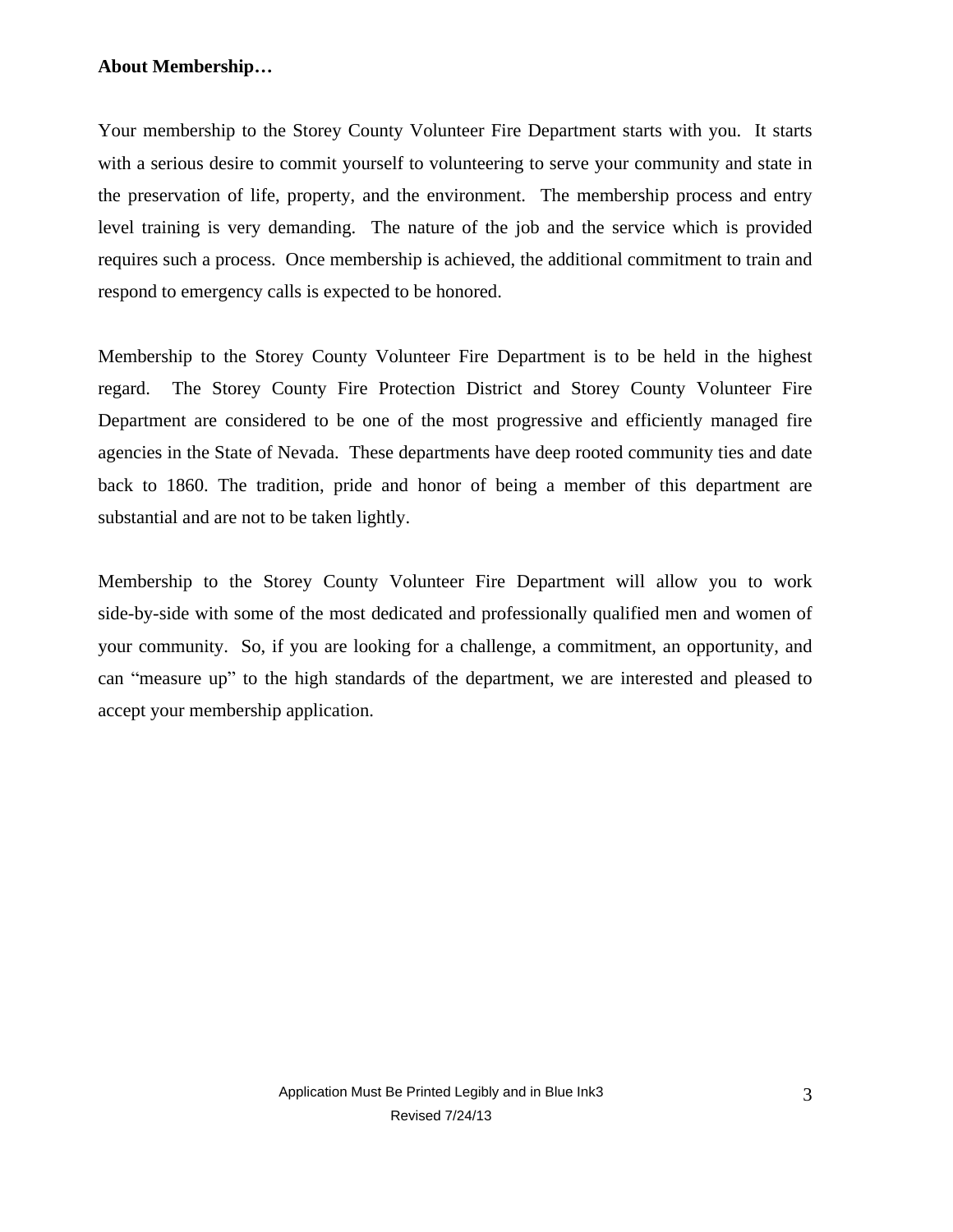#### **THE SEVEN STEPS TO MEMBERSHIP**

**Step 1**: Complete application process and submit for review to the Headquarters station at 145 North "C" Street.

**Step 2**: Application is then turned over to the Volunteer Fire Department Board for review. If the Board selects your application to continue in the process, you will be contacted for an interview.

**Step 3**: Upon selection, you will be sent to the Sheriff's Department to be fingerprinted for a background investigation.

**Step 4**: Next the applicant will complete a physical examination. This physical examination will include drug and alcohol testing. If the Board feels that you will make a qualified and committed member they will assign you to a mentor and you will be placed on your initial six (6) months of probation. It will be your responsibility to contact the mentor assigned to you to schedule your first meeting.

**Step 5**: Upon receipt of acceptable results from the Sheriff's Department and medical review, the volunteer will make arrangements with the SCFPD Administrative Assistant to go to the Sheriff's Department to obtain a Storey County ID card.

**Step 6**: You will be issued Personal Protective Equipment and be expected to adhere to all SCFPD Policies and uphold the training, meeting and response schedules.

**Step 7**: After completion of one through six you will be able to begin responding in a limited capacity. During the probationary period you will be expected to have begun at least a Firefighter I program. After successful completion of that program you will be able to respond to incidents at that level.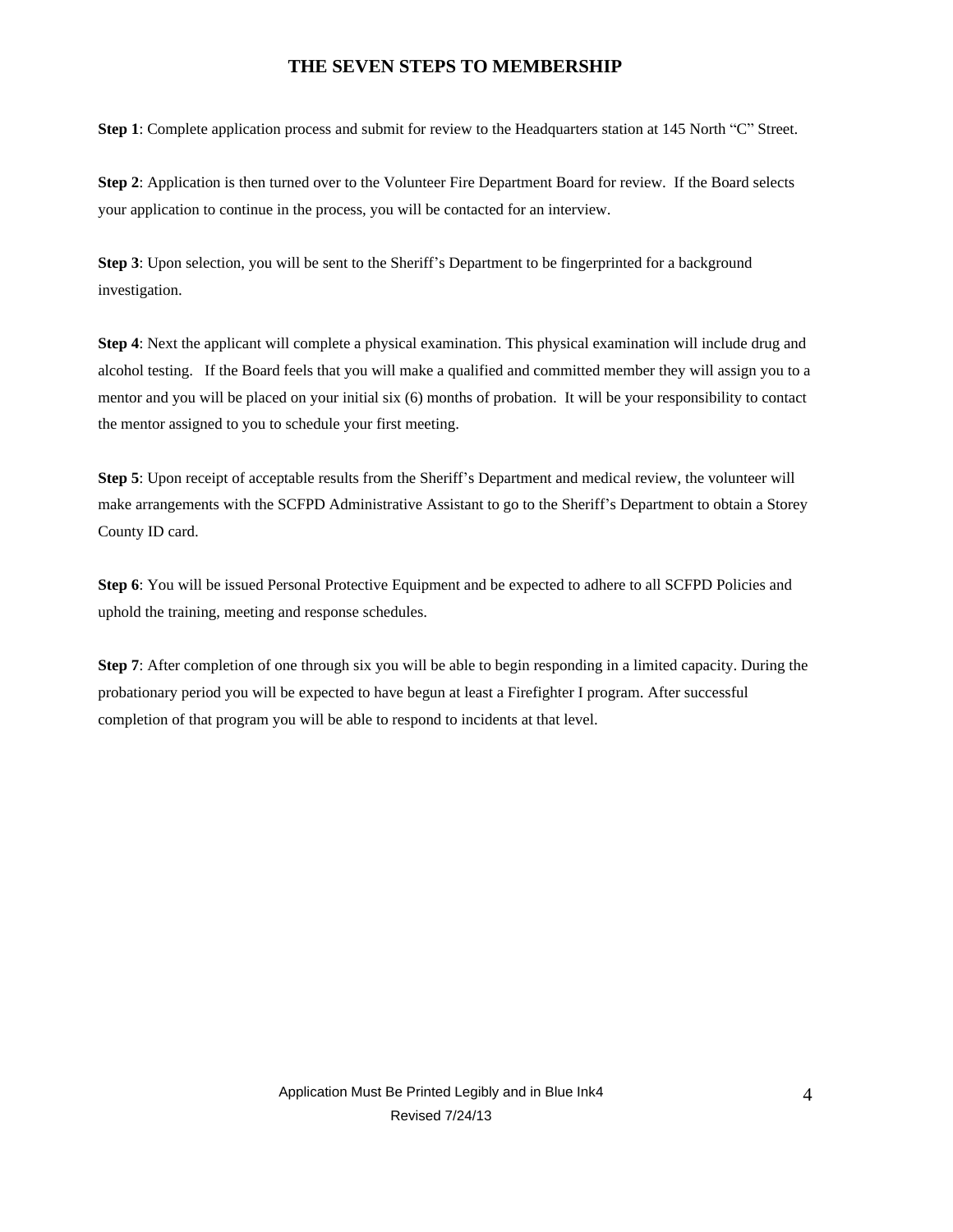# **MEMBERSHIP APPLICATION**

| District Which Applying For: ___ Virginia City ___ Virginia Highlands ___ Mark Twain ___<br>Largomarsino |                                                             |          |
|----------------------------------------------------------------------------------------------------------|-------------------------------------------------------------|----------|
| Social Security No: ______ - _____ - ______ Home Phone: _______________Work Phone:                       |                                                             |          |
| Cell Phone: Storey County Resident: Nes _No-If no, what County:                                          |                                                             |          |
| $T\text{-}shirt size \_\_\text{XS} \_\_\text{S} \_\text{M} \_\text{L} \_\text{XL}$                       |                                                             |          |
|                                                                                                          |                                                             |          |
| Street                                                                                                   | City                                                        | Zip Code |
|                                                                                                          |                                                             |          |
| Post Office Box<br>Personal Email address:                                                               | City                                                        | Zip Code |
|                                                                                                          |                                                             |          |
| Profession:                                                                                              |                                                             |          |
|                                                                                                          |                                                             |          |
| Phone #:                                                                                                 | Reason for leaving:                                         |          |
|                                                                                                          |                                                             |          |
|                                                                                                          |                                                             |          |
|                                                                                                          |                                                             |          |
|                                                                                                          |                                                             |          |
| Have you notified your employer of this application for membership: Ves                                  | No.<br>Application Must Be Printed Legibly and in Blue Ink5 |          |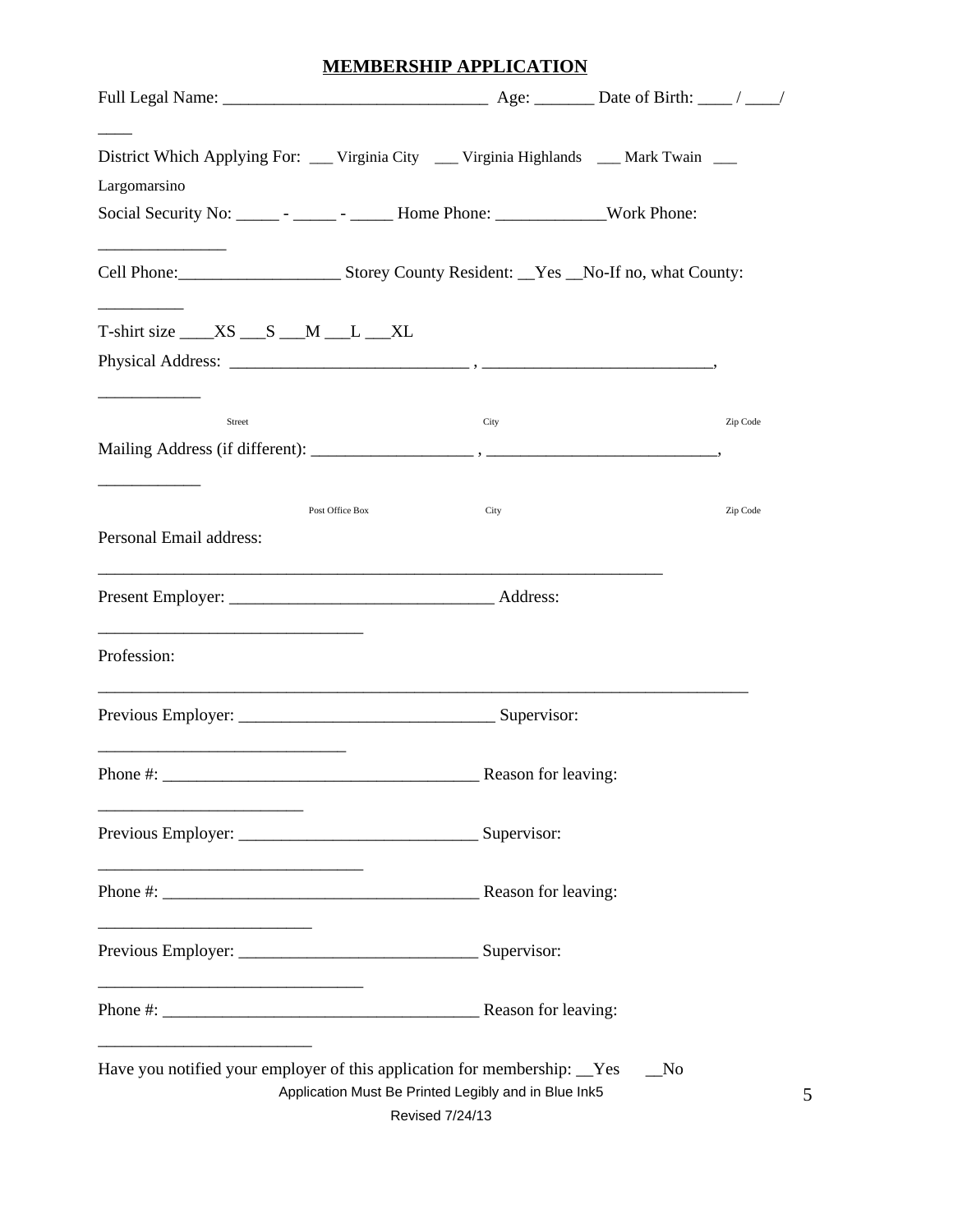| Do you possess a current Nevada Drivers License: _Yes _No                                                   | License No.:           |
|-------------------------------------------------------------------------------------------------------------|------------------------|
| Do you have any prior fire fighting experience: Ves _No                                                     | If yes please explain: |
| Do you have any prior EMS experience: Yes No                                                                | If yes please explain: |
| List any special talents applicable to the fire service that you possess:                                   |                        |
| Do you have any mental or physical limitations that would limit or prevent you from fully performing<br>the |                        |
| duties of a volunteer firefighter or emergency medical technician: _Yes _No<br>explain:                     | If yes please          |
|                                                                                                             |                        |
|                                                                                                             |                        |
| <b>Signature of Applicant</b>                                                                               | Date of Application    |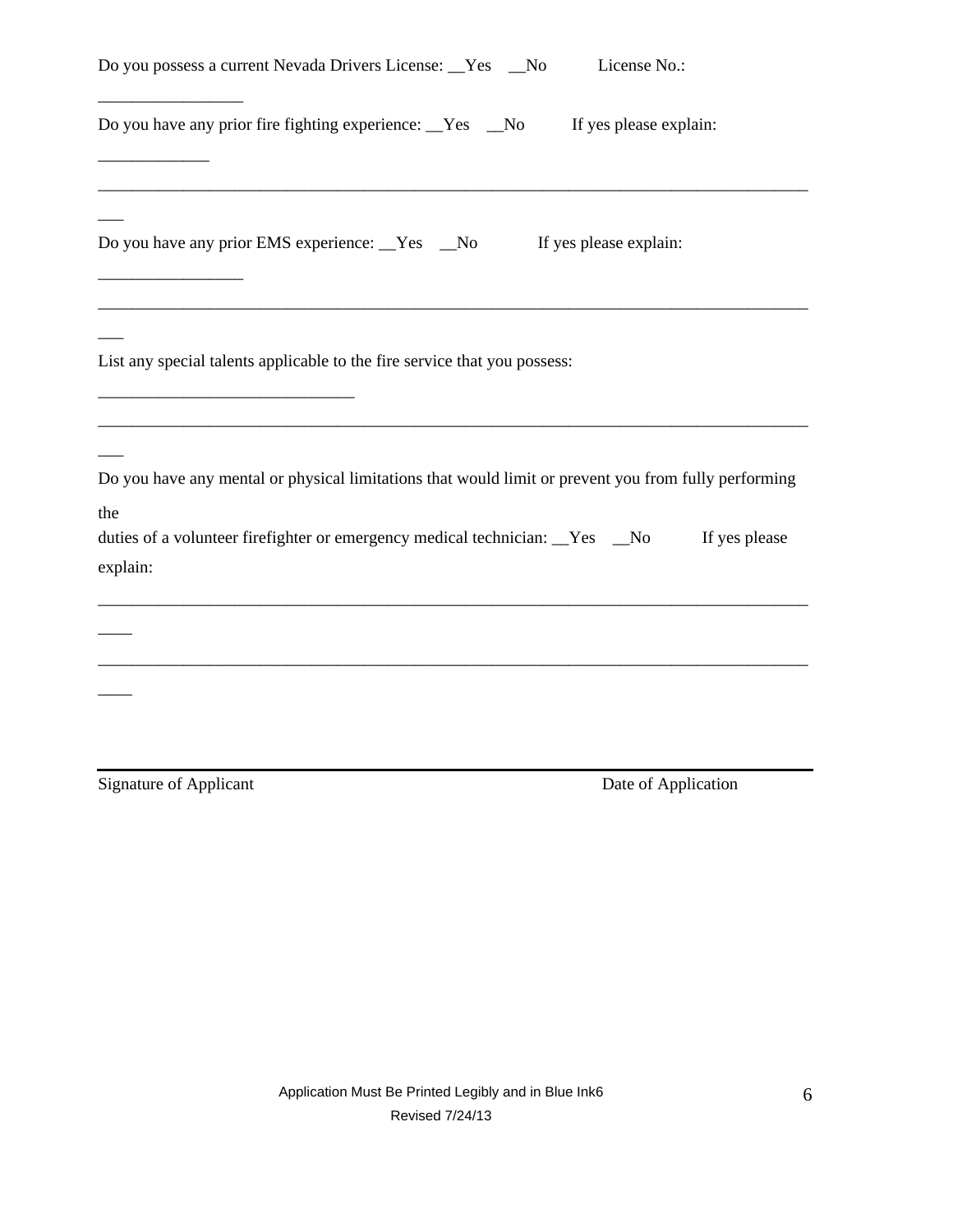#### **Student Membership Program Agreement**

The undersigned certifies that he/she is the parent and/or legal guardian of \_\_\_\_\_\_\_\_\_\_, a minor, whose date of birth is \_\_\_\_\_\_\_. The minor is at least 16 years of age, but not over 18 years of age. The undersigned consents to the minor's enrollment in participation in the volunteer student program operated by the Storey County Volunteer Fire Department. The undersigned is aware that the minor shall receive a course of firefighter and related training for a period of three months, during which time the minor shall not be permitted to respond to any call, fire, rescue, or other such event unless accompanied by a Company Officer.

During the next three month period following successful completion of such training, the minor may respond to such an event, provided he or she is under the immediate supervision, direction, and control of an authorized and certified Firefighter of the Storey County Fire Department, and is engaged in tasks or actions regarding which he or she has received specific training during the prior three-month training period.

The undersigned and the minor agree to be bound by and to fully comply with all applicable rules, regulations, instructions, and Guidelines established by the SCFD in connection with this program, and acknowledge receipt of a statement of restrictions and limitations applicable to the minor's participation that has been adopted by the Storey County Volunteer Fire Department. The undersigned and the minor shall indemnify and hold harmless the Storey County Fire Department from claims or actions against it or its membership arising out of the actions and/or activities of the minor taken in connection with his or her participation in this program, whether the minor, the undersigned, or third parties bring any such claim. The undersigned and the minor shall waive any claim for damages or injury to the minor arising out of his activities in this program, except in so far as applicable workers compensation may validly cover those activities and compensation coverage. In the event of any dispute or action arising under the terms of this consent and waiver, the rules and regulations governing this program, and/or the activities of the minor in connection therewith, the undersigned and the minor agree to submit it to binding arbitration as the exclusive forum and procedural remedy therefore. Such arbitration shall be conducted under the auspices of the American Arbitration Association (AAA), or under such formal arbitration plan as the parties may mutually agree to in writing.

I have read and understand the foregoing, together with any attachments thereto, and agree and consent to same.

|                              | Date: $\frac{1}{\sqrt{1-\frac{1}{2}}\cdot\frac{1}{2}}$   |
|------------------------------|----------------------------------------------------------|
| Parent and/or Legal Guardian |                                                          |
|                              | Date: $\frac{1}{\sqrt{1-\frac{1}{2}} \cdot \frac{1}{2}}$ |
| Parent and/or Legal Guardian |                                                          |
|                              | Date: $\_\_$                                             |
| Minor                        |                                                          |
|                              | Date: $\_\_$                                             |
| Title $\qquad \qquad$ Title  |                                                          |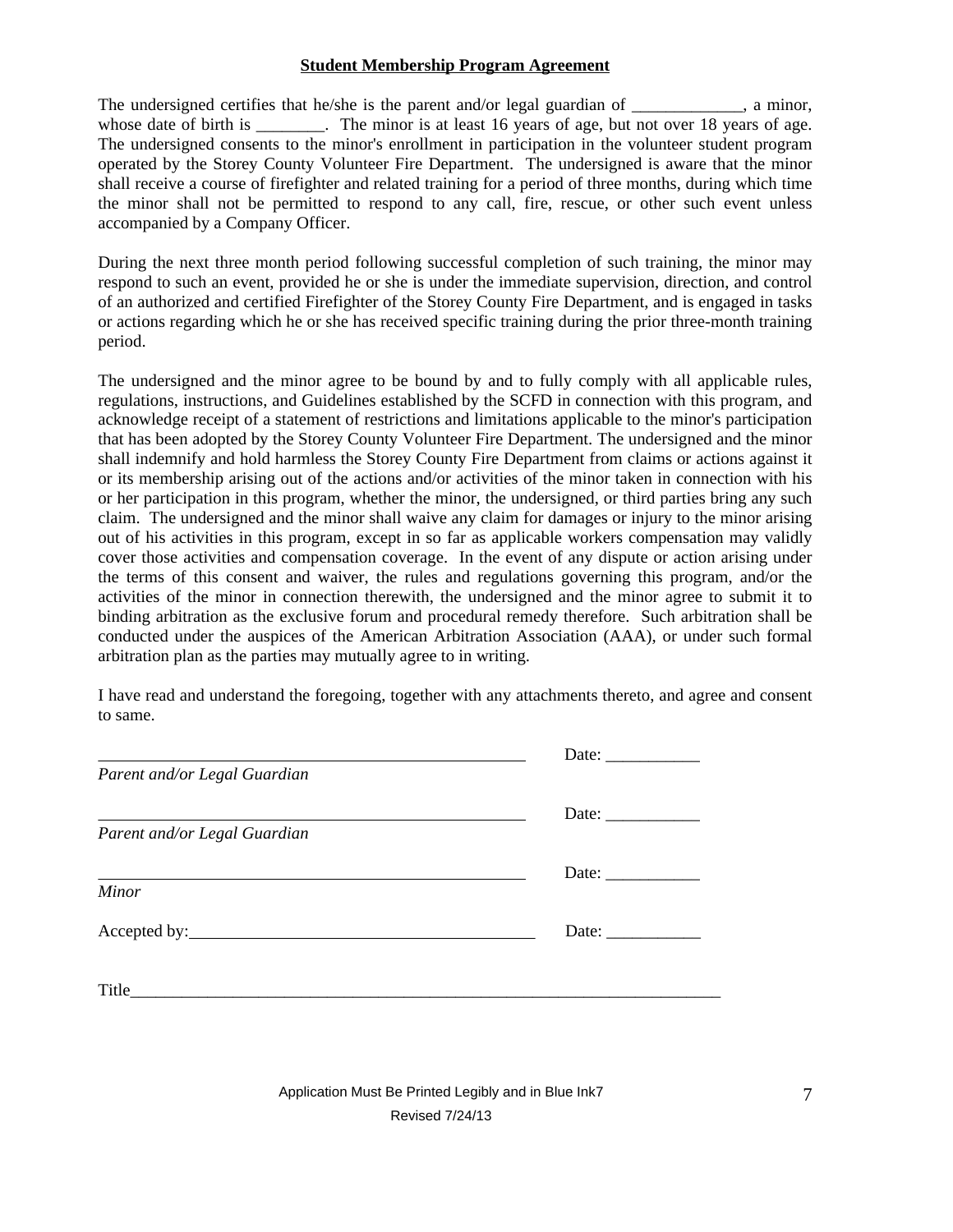# **APPLICATION WAIVER FORM PRE-MEMBERSHIP WAIVER AND LIABILITY RELEASE**

|                       | In consideration for the processing of my application for the position of Volunteer |
|-----------------------|-------------------------------------------------------------------------------------|
| Fire fighter; $I_{1}$ | do hereby irrevocably agree to the                                                  |
| following:            |                                                                                     |

### **WAIVER OF LIABILITY**

I hereby release from liability and promise to hold harmless under any and all causes of legal action, the State of Nevada, Storey County Fire Department, Storey County Volunteer Fire Department, Storey County Sheriffs Office, its agents or employees, and any persons or entities in the pursuance of my background investigation.

### **RELEASE OF INFORMATION**

I authorize any person or entity contacted by the Storey County Fire Department or Storey County Sheriffs Office, its agents or employees, during the course of my background investigation, to furnish to SCFD or SCSO or its designated representatives, any and all information that they may have concerning me. This information includes, but is not limited to, any confidential or privileged information, employment personnel files, whether official or unofficial, evaluation, character reference information, any sealed records or materials including disciplinary records, or any agreed to be withheld or concealed information or opinions they have. Pursuant to Section 237B of the Nevada Revised Statutes (NRS), employers are required to furnish copies of written evaluations, records of attendance, record of disciplinary action and to report whether the termination was voluntary or involuntary.

#### **INVESTIGATION DISCOVERY WAIVER**

I hereby waive, without reservation, any right I may have, now or in the future, including those rights outlined under Section 613.075 or the NRS to examine review or otherwise discover the contents of this background investigation and/or any and all related documents, including any documents which I may have provided for this investigation. This waiver shall apply to any right of action of any nature whatsoever, which may accrue to my heirs, my personal representative $(s)$ , or me.

\_\_\_\_\_\_\_\_\_\_\_\_\_\_\_\_\_\_\_\_\_\_\_\_\_\_\_\_\_\_\_\_\_\_\_\_ \_\_\_\_\_\_\_\_\_\_\_\_\_\_\_\_\_\_

Dated this \_\_\_\_\_\_\_\_\_\_\_\_ day of \_\_\_\_\_\_\_, 20\_\_\_

\_\_\_\_\_\_\_\_\_\_\_\_\_\_\_\_\_\_\_\_\_\_\_\_\_\_\_\_\_\_\_\_\_\_\_\_

Signature of Person Waiving Rights Date

Witness

Application Must Be Printed Legibly and in Blue Ink8 8 Revised 7/24/13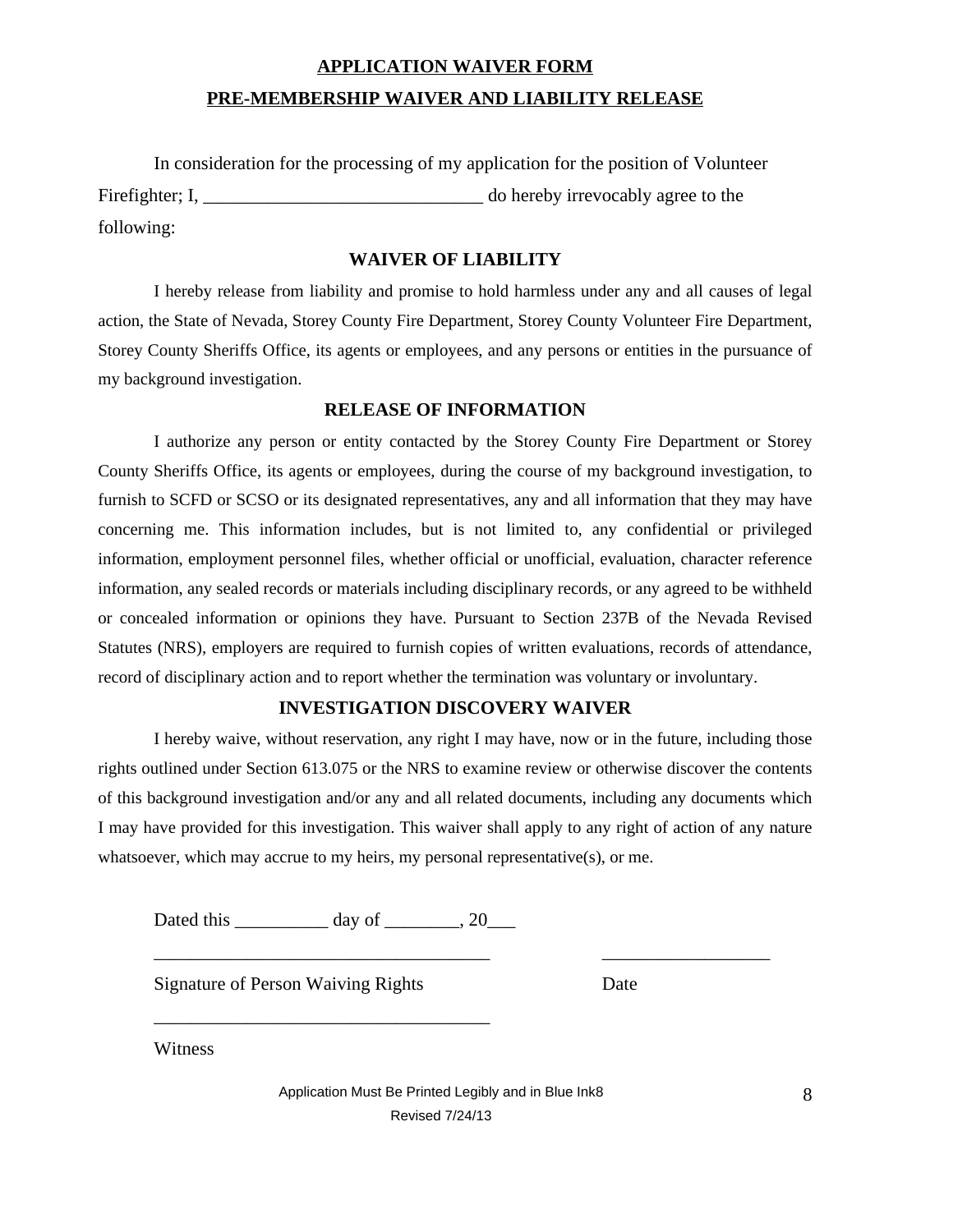# **STOREY COUNTY VOLUNTEER FIRE DEPARTMENT PERSONAL VEHICLE INSURANCE LIABILITY AGREEMENT**

I, \_\_\_\_\_\_\_\_\_\_\_\_\_\_\_\_\_\_\_\_\_\_\_\_\_\_\_\_\_\_\_\_, a member or employee of the Storey County Volunteer Fire

(Name)

Department agree to maintain at all times personal vehicle liability insurance on all of my registered vehicles.

\_\_\_\_\_\_\_\_\_\_\_\_\_\_\_\_\_\_\_\_\_\_\_\_\_ \_\_\_\_\_\_\_\_\_\_\_\_\_\_\_\_\_\_\_\_\_\_\_\_

\_\_\_\_\_\_\_\_\_\_\_\_\_\_\_\_\_\_\_\_\_\_\_\_\_ \_\_\_\_\_\_\_\_\_\_\_\_\_\_\_\_\_\_\_\_\_\_\_\_

(Signature) (Date)

(Witness) (Date)

### **CHILD SUPPORT INFORMATION**

Please mark the appropriate response (failure to mark one of the three will result in the denial of the application)

\_\_\_\_ I am not subject to a court order for the support of a child.

- I am subject to a court order for the support of one or more children and am in compliance with the order –or- am in compliance with a plan approved by the District Attorney or other public agency enforcing the order for the repayment or the amount owed pursuant to the order; or
- I am subject to a court order for the support of one or more children and I **AM NOT** in compliance with the order or a plan approved by the District Attorney or other public agency enforcing the order for the repayment of the amount owed pursuant to the order.

Applicant's Social Security Number: \_\_\_\_\_\_\_\_\_\_-\_\_\_\_\_\_\_\_\_\_-\_\_\_\_\_\_\_\_\_\_

\_\_\_\_\_\_\_\_\_\_\_\_\_\_\_\_\_\_\_\_\_\_\_\_\_\_\_\_\_\_\_\_\_\_\_\_\_\_\_\_\_\_\_\_\_\_\_\_ \_\_\_\_\_\_\_\_\_\_\_\_\_\_\_\_\_\_\_\_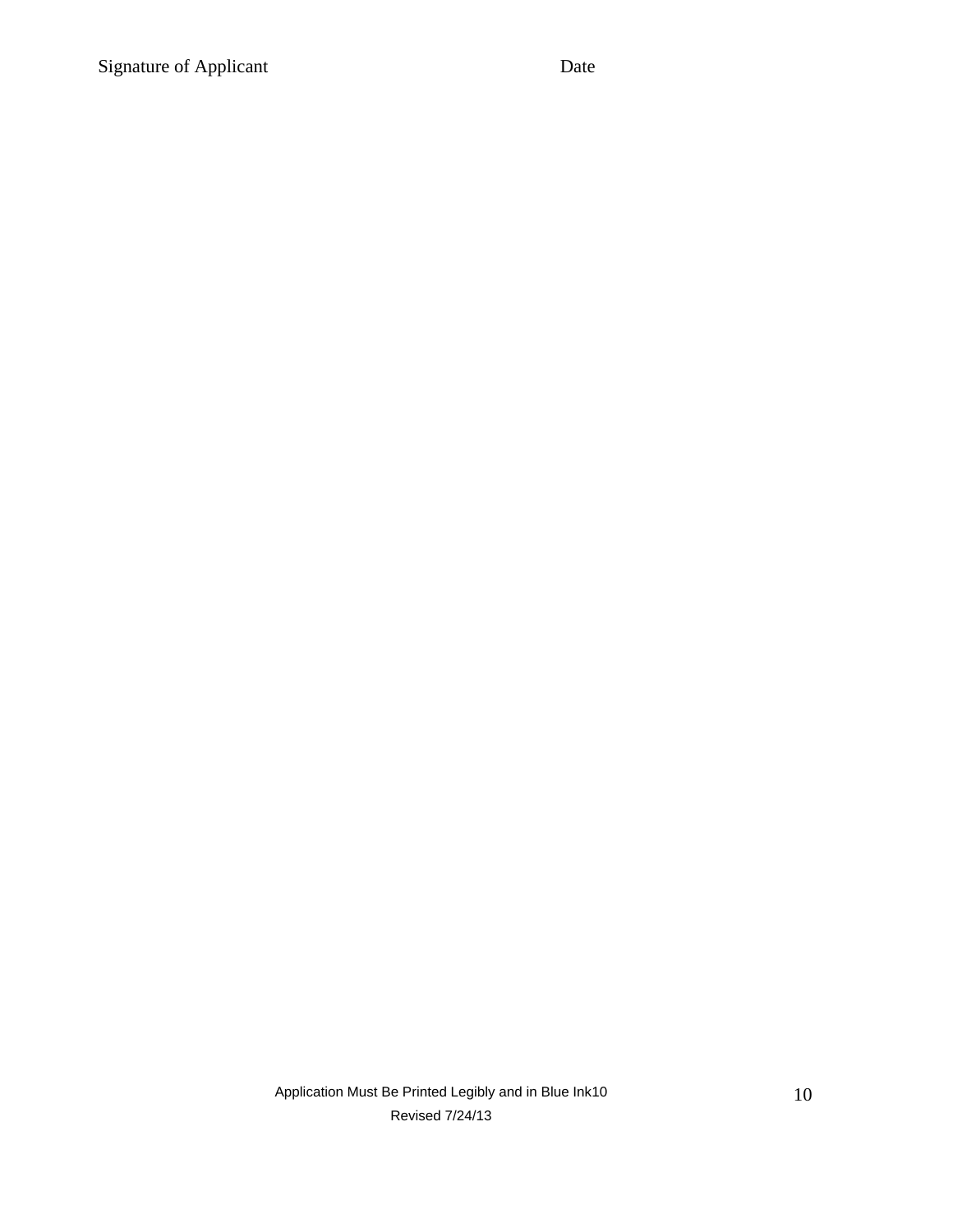### **CONFIDENTIALITY AGREEMENT**

As a member of the Storey County Volunteer Fire Department, I acknowledge the extreme importance of confidentiality with respect to the patients, co-workers, records, and administrative staff issues. I acknowledge that I must keep all information acquired pertaining to patients, or operations of Storey County Volunteer Fire Department confidential during and after employment. I further commit to the following:

- Regardless of how I may acquire information, to hold that information in strict confidence and only share with those who have a need to know in order to properly carry out the functions of their job;
- Understand which information I am entitled access;
- Not seek information to which I am not entitled;
- Understand that I am not entitled to information just by virtue of volunteering for the Storey County Volunteer Fire Department;
- Responsibly use technology and telecommunications in such a manner as to protect the patient's or employee's right to privacy and confidentiality;
- Report any and all breaches of confidentiality which I have knowledge;
- Report to persons in authority situations or settings that may lead to the compromise of patient or employee right to privacy or confidentiality.

By my signature below, I agree to conduct myself in such a manner as to meet or exceed the expectations and requirements set forth in the Storey County Volunteer Fire Department confidentiality and patient rights policies. I make this agreement with the knowledge that violations *will result* in serious disciplinary action up to and including immediate termination.

Name/Date Signature

Witness/Date

\_\_\_\_\_\_\_\_\_\_\_\_\_\_\_\_\_\_\_\_\_\_\_\_\_\_\_\_\_\_\_\_\_\_

Application Must Be Printed Legibly and in Blue Ink11 11 11 11 Revised 7/24/13

\_\_\_\_\_\_\_\_\_\_\_\_\_\_\_\_\_\_\_\_\_\_\_\_\_\_\_\_\_\_\_\_\_\_ \_\_\_\_\_\_\_\_\_\_\_\_\_\_\_\_\_\_\_\_\_\_\_\_\_\_\_\_\_\_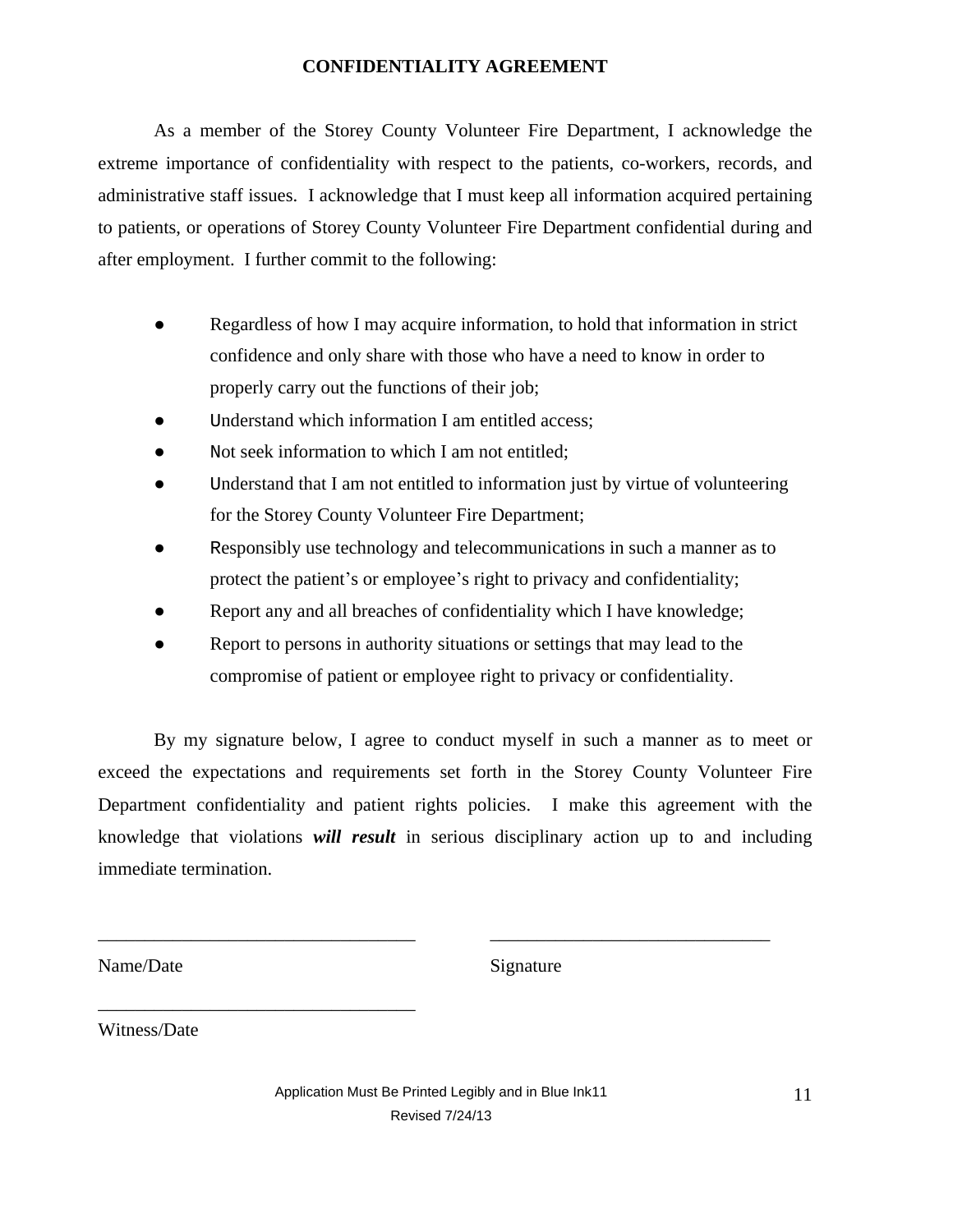## **STOREY COUNTY DRUG AND ALCOHOL WORKPLACE**

### **A. Statement of Concerns:**

- 1. The County has a responsibility to their employees and the public to ensure safe working conditions for their employees and a productive County work force unimpaired by chemical substance abuse. The County also has a responsibility pursuant to the Drug Free Workplace Act of 1988, to create a drug free workplace. To satisfy these responsibilities, the County must create and maintain a work environment free from the effects of illegal drugs, illegally or inappropriately used drugs, alcohol, or other performance-impairing substances.
- 2. The misuse of alcohol and other drugs impairs employee performance, is detrimental to employee health and jeopardizes employee safety as well as the safety of the public. It also compromises the integrity of the county with the public.

### **B. Policy:**

- 1. The County is committed to maintaining a safe and healthy work place for all employees and to assisting employees who have recognized they have a problem with drugs or alcohol overcome related problems through appropriate treatment and, when appropriate, disciplinary action for failure to comply with this policy.
- 2. Each employee is responsible for meeting standards for work performance and safe on-the-job contact.
- 3. No employee who is on duty or on standby for duty shall:
	- Use, possess, or be under the influence of illegal or unauthorized drugs or illegal or mind altering substances; or
	- Drink, use, or be under the influence of alcohol to any extent that could impede the employee's ability to perform his or her duties safely and effectively. An employee whose blood alcohol test indicates a blood alcohol level of 0.02% or greater will be considered to have violated this policy.
	- Employees in safety-sensitive positions, as defined in 49 CFR Part 382, et seq., are subject to the additional requirements of the County's vehicle operators drug and alcohol policy, and the Department of Transportation's regulations.
- 4. The use, sale, manufacture, distribution and /or dispensing by an employee of an intoxicating liquor, controlled or illegal substance, or a drug not medically authorized while on County property and while on duty is strictly prohibited. The possession by an employee of open containers of alcoholic beverages, illegally obtained controlled substances, or drugs not medically authorized is likewise strictly prohibited while on County property and while on duty.

Application Must Be Printed Legibly and in Blue Ink12 12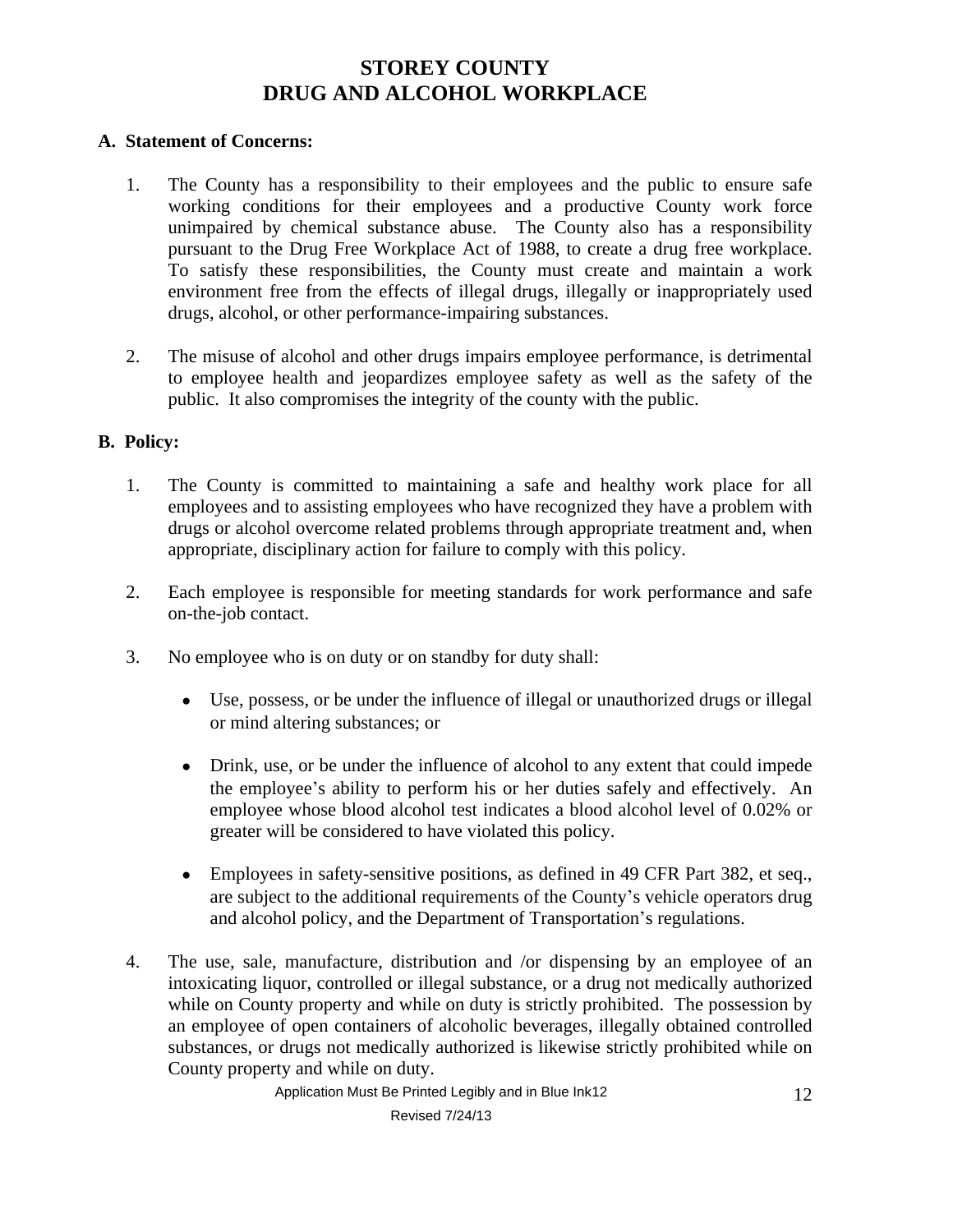- 5. Employees shall not report to work under the influence of alcohol, illegal drugs, or misused prescription or over-the-counter drugs.
- 6. Employees who suspect they may have a substance abuse problem are encouraged to seek evaluation and treatment. Employees should obtain counseling and rehabilitation from a substance abuse professional or other treatment provider. The County's medical insurance policy may pay some or all of the cost of the treatment.
- 7. Employees may be required to submit to evaluation by substance abuse counselors or to testing for the presence of drugs or alcohol. Such testing or evaluation shall be done only under the condition and following the procedures outlined in this policy. Employees in safety-sensitive positions, as defined in 49 CFR Part 382, et seq., are subject to the additional requirements of the County's vehicle operators drug and alcohol policy, and the Department of Transportation regulations.
- 8. Employees shall be subject to drug and alcohol testing when there is reasonable suspicion that the employee has violated paragraphs 2, 3, 4, or 5 of this section of the policy. Employees who have been found to have violated this policy may also be required to submit to random drug and alcohol testing as part of a "last chance agreement."
- 9. All medical and rehabilitation records are confidential medical records and may not be disclosed without the prior written consent of the patient, authorizing court order, or otherwise as permitted by state and federal law. Positive test results may only be disclosed to the employee; the appropriate medical and substance abuse treatment providers; the District Attorney; an elected official; Department head or County representative necessary to respond to an alleged violation of this policy; appropriate officials of a recognized employee organization necessary to respond to an adverse action against the employee; and a count of law or administrative tribunal in any adverse personnel action.

The County will take whatever legal measures that are necessary to determine whether alcohol or illegal drugs are located on or being used on County property. The County will not take these measures unreasonable, but when the County believes that they are completely justified and necessary.

Authorized personnel may conduct searches of County property, facilities or equipment. The County may call upon Federal, State and/or local authorities to assist in an investigation. Trained dogs may be used to search County property, facilities or equipment; they will not be used to search people. Notice to employees for search of County owned property or spaces is not required.

10. Employees are hereby notified that their personal property located on County property (vehicle, purse, briefcase, lunch box, etc.) may be examined when probable cause exists to believe excluded items are present and applicable legal procedures have been followed, or when consent of the employee is obtained. Such an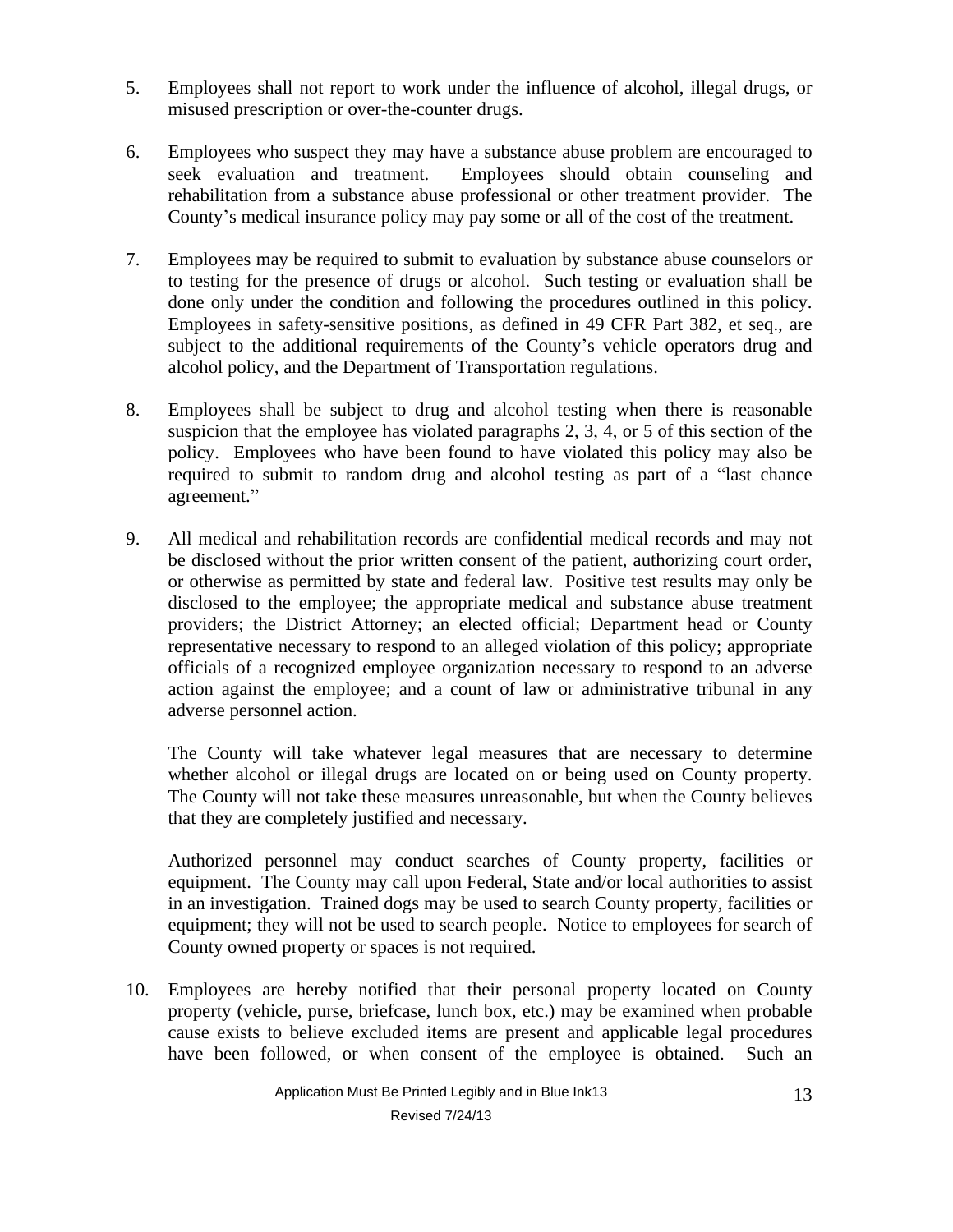examination shall be conducted in the presence of the employee if practical. (The Department head or his/her designee shall consult with the District Attorney before searching personal property.)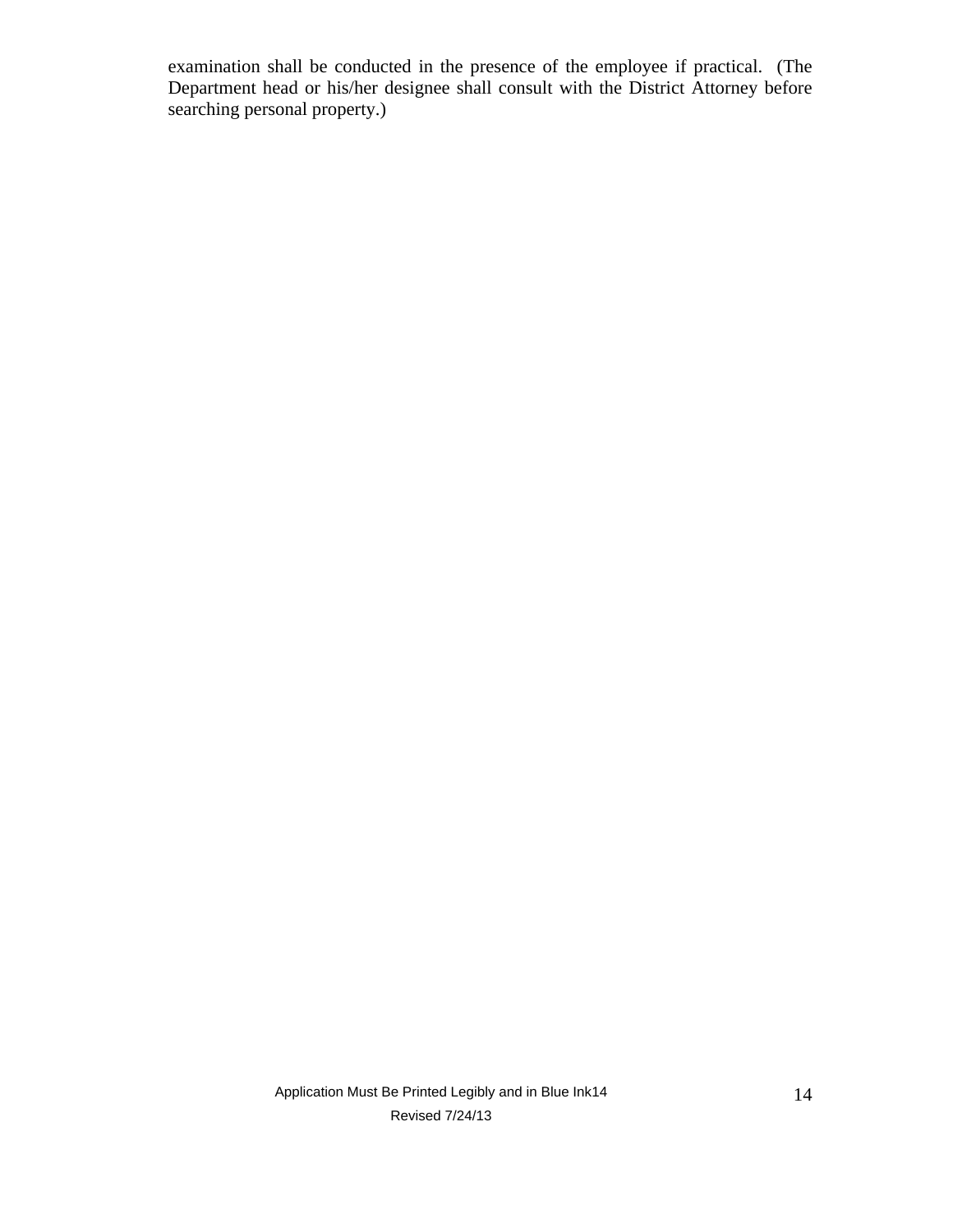### **C. Use of Prescription/Over-The-Counter:**

It is the employee's responsibility to determine, by consulting a physician if necessary, whether or not a prescribed drug can impair job performance. An employee whose impairment may affect job performance should contact his/her supervisor and attempt to find an appropriate alternative assignment. If none is available, the employee should take sick leave or other steps consistent with advice of a physician. If an employee reports to work under the influence of prescription medication and, as a result, endangers self or others, the employee may be disciplined.

## **D. Employees Covered by Collective Bargaining Unit:**

For those employees covered by a collective bargaining unit, any discipline or grievance procedures would be pursuant to their collective bargaining unit. If said bargaining unit has separate drug policies that policy shall apply to those employees. If the bargaining unit ceases, this drug free policy shall apply to those employees.

## **E. Reports of Drug Conviction:**

Each employee must report facts and circumstances of a conviction for violating any criminal drug statute to the Personnel Director no later than five (5) days after the conviction. The Personnel Director shall immediately forward the notification to the District Attorney. A criminal conviction for violation of a drug statute may lead to disciplinary action if the employee's action leading to the conviction violates the provisions of this policy or relates to an employee's ability to satisfactorily perform his/her job.

### **F. Employee Education:**

The County maintains information relating to the hazards and treatment for drug and alcohol related problems. Proactive training and information shall be sponsored by the County periodically. Any employee may voluntarily see advice, information and assistance. Medical confidentiality will be maintained, consistent with this policy.

### **G. Employee Assistance:**

Any employee who voluntarily requests assistance in dealing with a personal drug and/or alcohol problem may do so through a private treatment program for drug and alcohol problems. An employee who is being treated for substance abuse in a recognized rehabilitation program shall be entitled to reasonable accommodation so long as the employee is conforming to the requirements of the program and is abstaining from the use of controlled substances and alcohol. The employee's leave will be considered to be medical leave under the provisions of the Family and Medical Leave Act.

If an employee seeks drug treatment voluntarily and not under adverse employment circumstances, accrued sick leave benefits may be used while attending rehabilitation. After such accommodation, the discontinuation of any involvement with alcohol or drugs is essential requisite for continued employment.

Application Must Be Printed Legibly and in Blue Ink15 15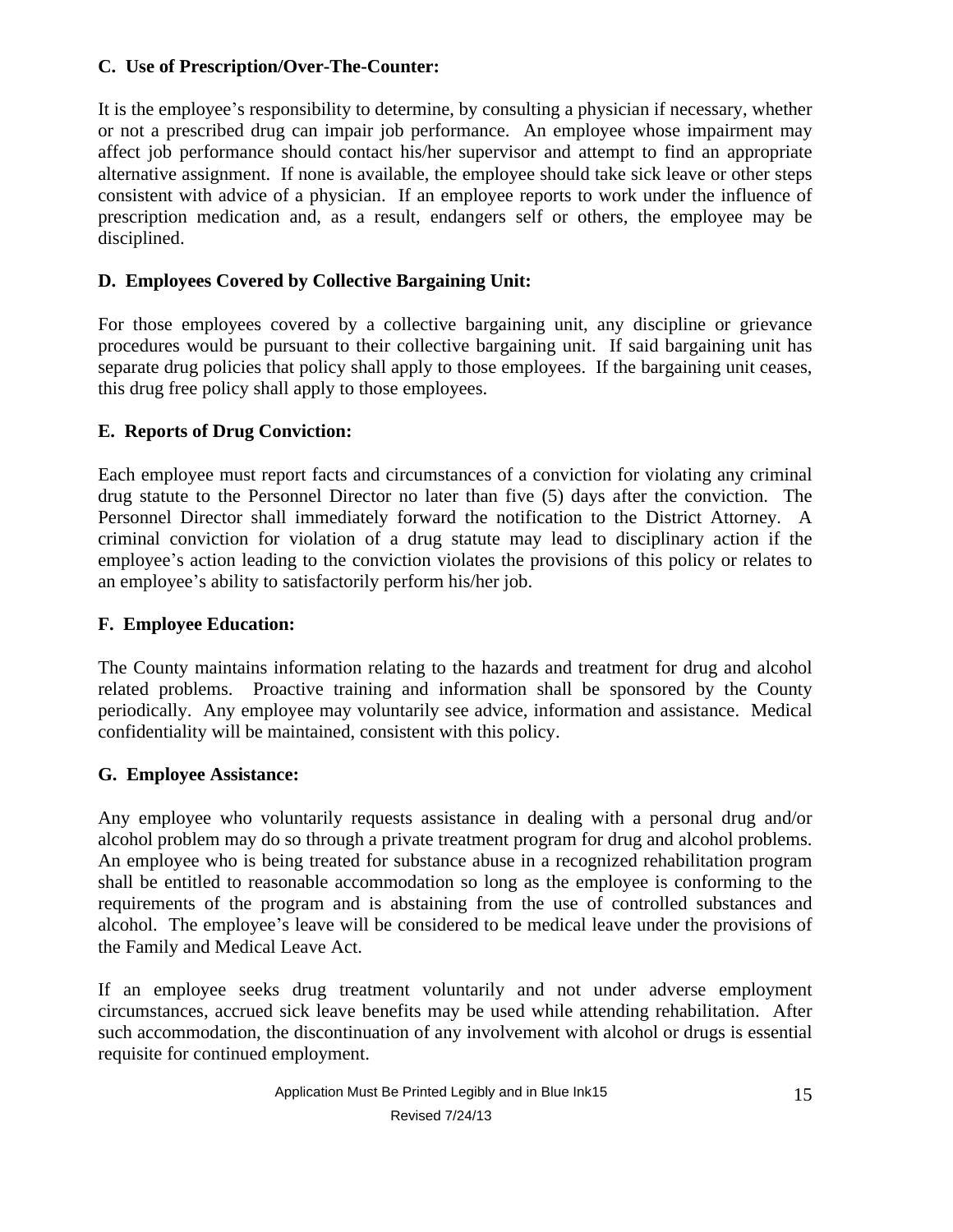## **H. Substance Abuse Evaluation Upon Reasonable Supervision:**

While in no way relinquishing its legal right to require random drug and alcohol tests at some time in the future as prescribed by statute and/or court ruling, the County agrees to observe the following drug testing policy or procedure.

- 1. A supervisor, based on reasonable suspicion that substance abuse is a factor in employment (as contrasted with the situation when the supervisor has reasonable suspicion that the employee has been illegally under the influence of drugs or alcohol on the job), may require an employee to be evaluated for drug and alcohol use and treatment by substance abuse professional.
- 2. Before a supervisor, acting on behalf of the County under this section of the policy, may require an employee to be evaluated for drug and alcohol use and treatment, the supervisor must first obtain concurrence from the District Attorney that there is sufficient information to support reasonable suspicion that substance abuse may be a factor in employment.
- 3. An employee may be required to participate in follow-up care as part of a comprehensive alcohol and drug treatment program based upon medical advice.

## **I. Drug Testing Upon Reasonable Suspicion:**

When a supervisor (1) has a reasonable suspicion that an employee is under the influence of alcohol or drugs, the employee in question will be directed to submit to testing which may include a drug recognition evaluation, breathalyzer, urinalysis or a combination of these testing methods, to determine involvement with alcohol or drugs. At no such time will the employee be asked to submit to supervised urination.

Employees suspected of violating this policy shall be entitled to request representation during any interrogative interview with the affected employee that could lead to a decision by the County to take disciplinary action against the employee. Reasonable time shall be allowed for representative to be present, but no delay in testing shall be required as a result of such a request.

- 1. An "EMT" (enzyme multiplied immunoassay technique for drug abuse and/or alcohol) urine test will be required whenever such reasonable cause exits. If drugs and/or alcohol are positive in the screening, a confirmation test will be conducted. The confirming test will be a GCMS (gas chromatography mass spectrometry).
- 2. At such time as testing is required, the supervisor shall complete the test request form attached hereto and obtain the signature of the employee acknowledging that the request has been received and read by said individual. The Department head or County representative shall provide transportation for the employee to the location of the test. After the employee submits to the screening test, the Department head or County representative shall provide transportation for the employee to his/her home.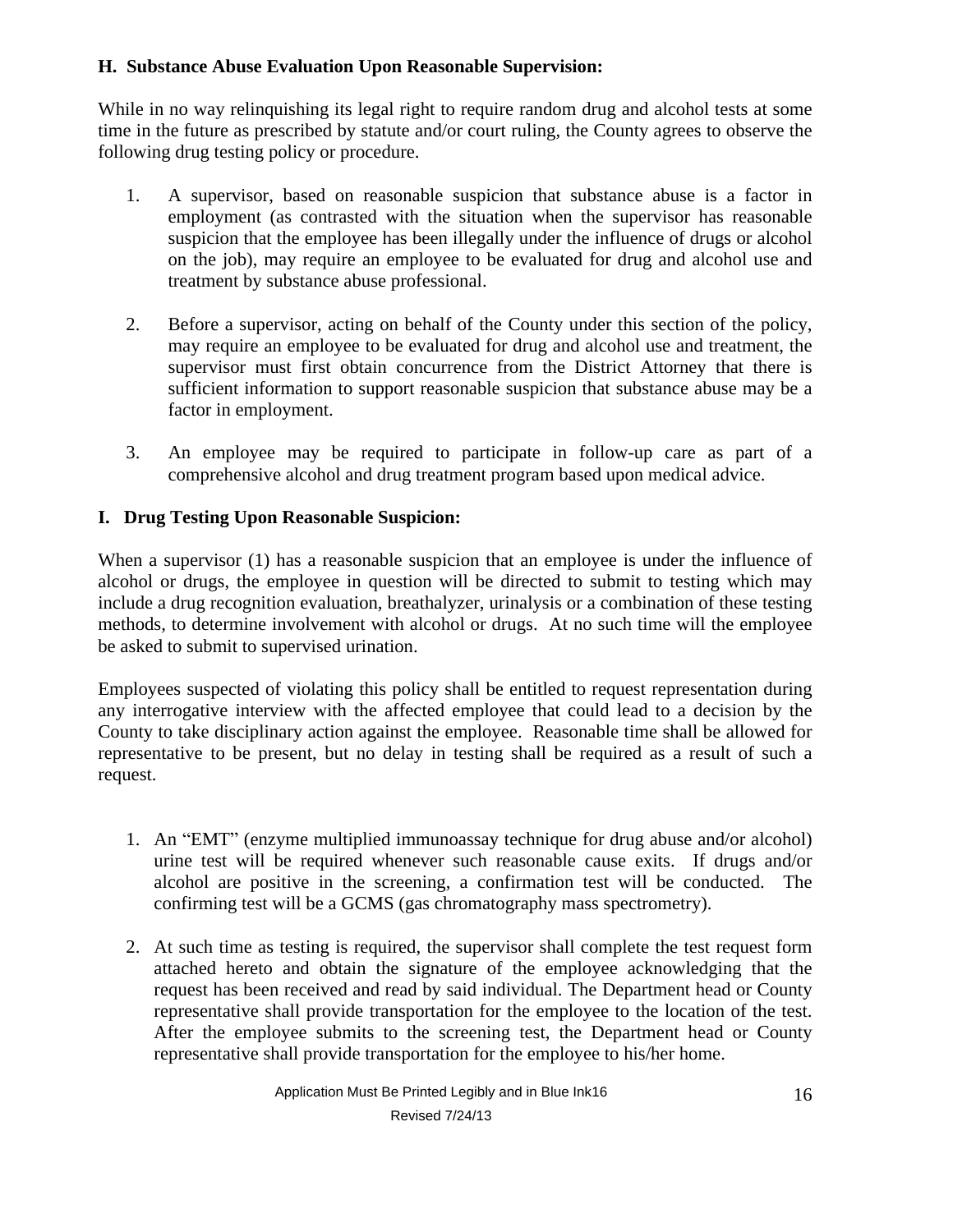- 3. The urine specimen will be collected, submitted, and tested by a laboratory certified by the National Institute of Drug Abuse under the federal guidelines appearing in the Federal Register.
- 4. If the laboratory finds, after proper confirmatory testing, that the specimen submitted by the employee is positive as such term is defined in the Federal register guidelines, the laboratory shall submit a written report to the County. The information released to the County shall be kept in strict confidence; shall be imparted only on a need-to-know basis, shall be used for Personnel purposes only, and the County shall not use the test information for criminal proceeding. The exception to this would be if a crime had been committed while the employee was under the influence of a controlled substance or alcohol on County time. Under these circumstances, the information would then be released to the appropriate law enforcement agency in charge. If the test result is confirmed positive, the results shall be placed in the employee's personnel file in a sealed envelope accessible only by the employee, the personnel manager, a health insurance counselor or other counselor, District Attorney, or pursuant to an order issued by a court or administrative agency of competent jurisdiction. The employee may request in writing removal of the envelope from the personnel file pursuant to the County's policies and procedures governing expungement.
- 5. The cost of the initial and confirmatory testing shall be paid for by Storey County.
- 6. All confirmation test results shall be interpreted by a qualified physician or qualified company, selected by the County.

## **J. Consequence of Refusal to Submit to Testing:**

An employee who refuses to submit to discovery testing for alcohol and/or drugs when reasonable suspicion exits will be subject to disciplinary action up to and including discharge. Alleged lack of reasonable suspicion is not grounds to refuse to submit to a test; however, it is reason to challenge discipline, if discipline is imposed based on the test result alone.

## **K. Consequence of a Positive Test:**

An employee who is found to be under the influence of or impaired by alcohol or illegal drugs as a result of a test will be subject to disciplinary action including suspension or termination or any combination thereof. Prior to determining his/her course of action, the County may, but is not required to, direct an employee who has tested positive to submit to an evaluation by a substance abuse professional. The evaluator will be selected and paid by the County. The evaluation will attempt to determine the extent of the employee's use of or dependence on the abused substance(s) and, if necessary, recommend an appropriate program of treatment. The time spent in the evaluation shall be considered work time.

## **L. Discipline Related to Abuse:**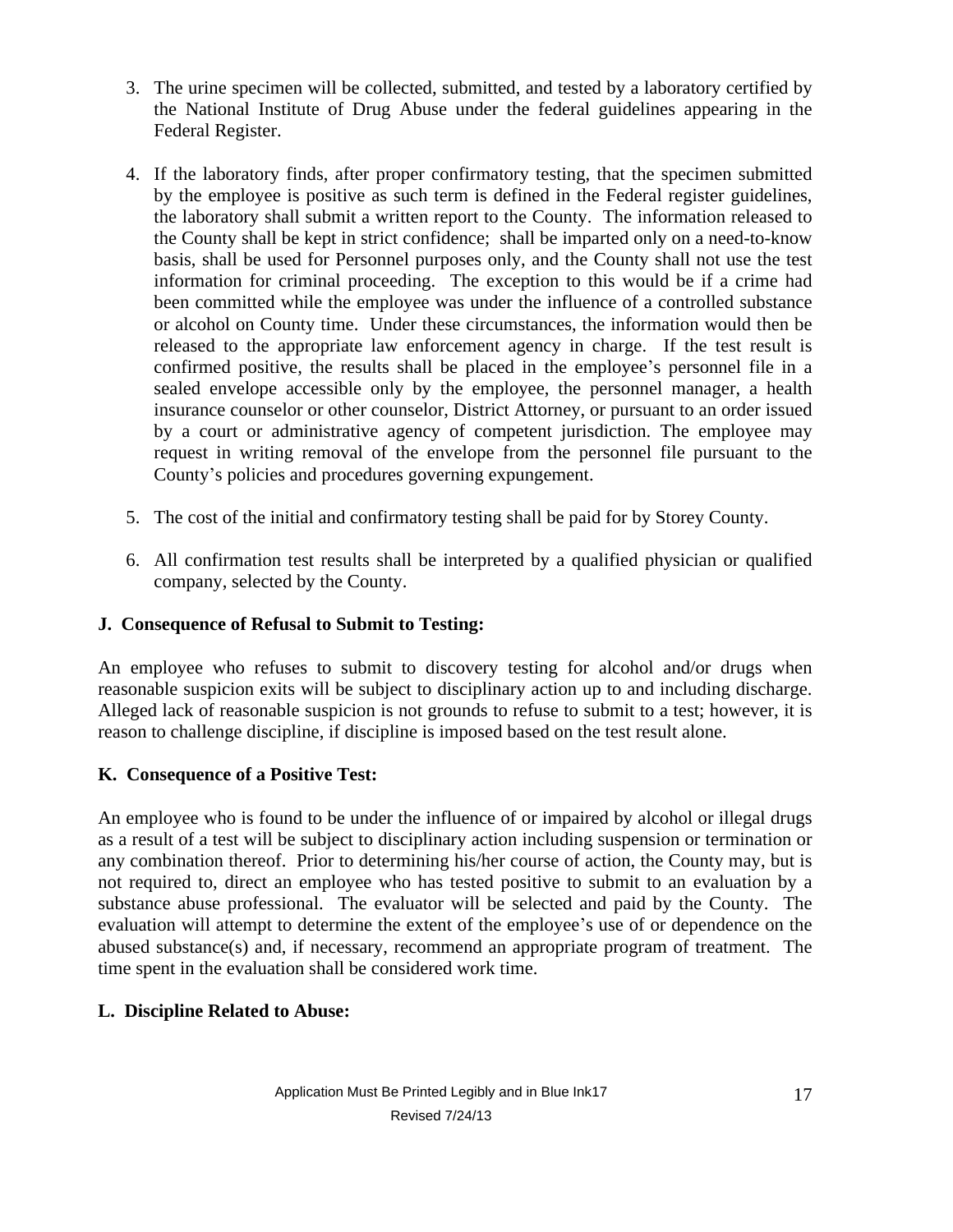- 1. An employee may be found to use illegal drugs or to be under the influence of illegal drugs or alcohol on the job on the basis of any appropriate evidence including, but not limited to:
	- a. Direct observation;
	- b. Evidence obtained from an arrest or criminal conviction for use of possession of illegal drugs or alcohol on the job;
	- c. A verified positive test result; or
	- d. An employee's voluntary admission.
- 2. If an evaluation is conducted which results in a recommendation for treatment, continued employment may, but is not required to be allowed if the recommended treatment is immediately begun and successfully completed. However, disciplinary action will also be taken for any performance or behavior which would otherwise be cause for disciplinary action. The treatment program may include, but is not limited to, rehabilitation, counseling, and after-care to prevent future substance use/abuse problems. The program of treatment will not be at the County's expense, but employees may use benefits provided by applicable insurance coverage. Failure by the employee to enroll in the recommended treatment program, to consistently comply with the program requirement, to complete it successfully, or to complete any continuing care program shall be grounds for immediate termination from employment. Accrued sick leave may be used to attend a treatment program required under this paragraph.
- 3. When an employee is required to undergo treatment under the policy, the employee may be required to authorize the following as a condition of continued employment:
	- a. Monitoring of the treatment program and the employee's participation by the County; and;
	- b. Submission to random blood and/or urine screening for alcohol and/or drugs for a specific period of time not to exceed thirty-six (36) months from completion of all phases of a prescribed treatment program.

## **M. Confidentiality:**

- 1. Test results which are reported as positive will be placed in the employee's personnel file.
- 2. Test results which are negative will be destroyed and all documentation of the request for such test and all documents related thereto will be purged from the employee's personnel file and destroyed.
- 3. Except as otherwise provided in this policy, confidentiality of all information regarding legal possession/use reports, requests, test results, treatment and/or discipline of an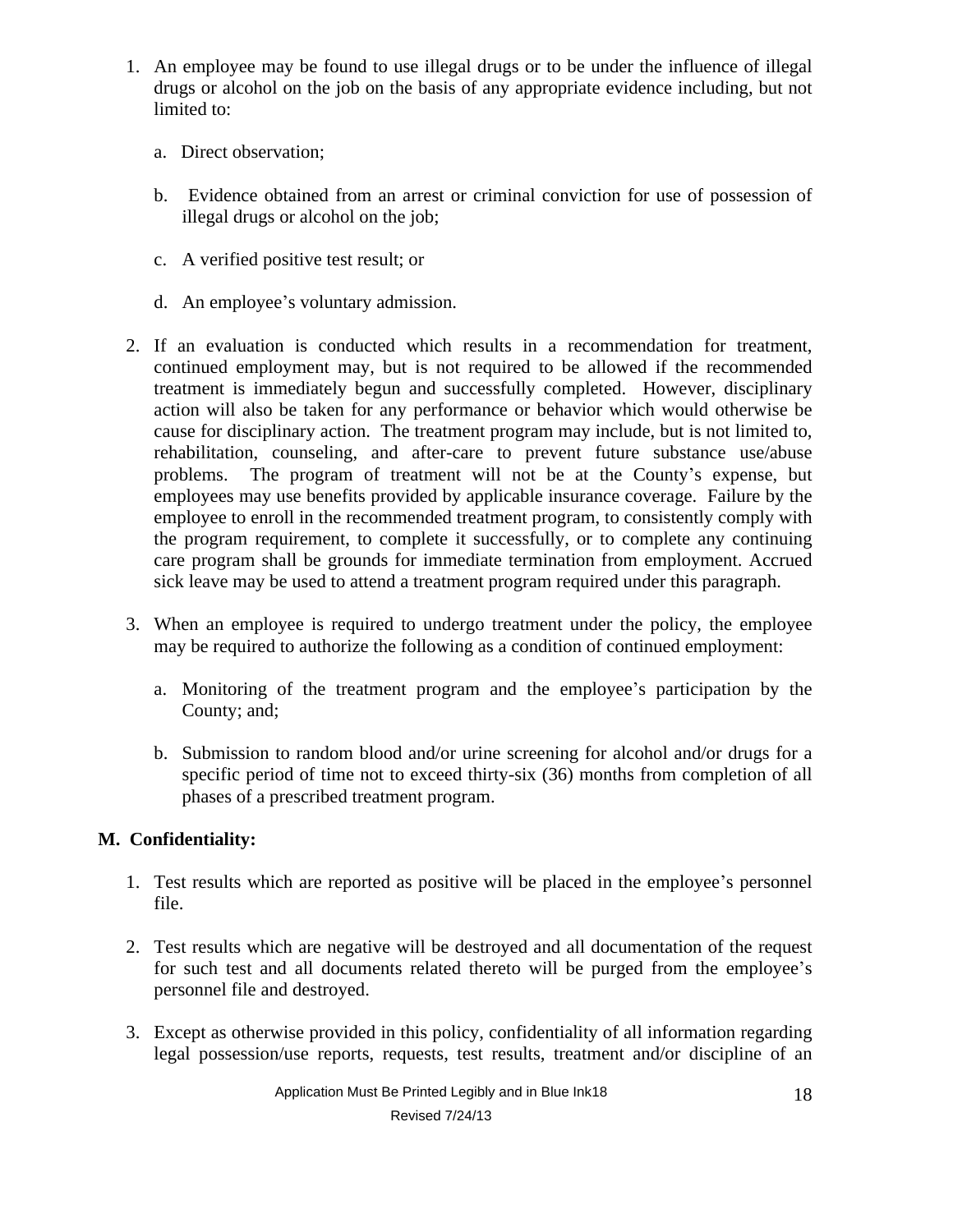employee shall be strictly observed and shall be confined to the counselor, District Attorney, and supervisor involved in the matter. A breach of this confidentiality requirement shall be grounds for appropriate disciplinary action against the party or parties who breach the confidentiality requirements.

## **N. Definitions:**

Alcohol: The intoxicating agent in beverage alcohol, ethyl alcohol, or other low molecular weight alcohol including methyl and isopropyl alcohol.

Alcohol use: Means the consumption of any beverage, mixture, or preparation including any medication containing alcohol.

Drugs or Controlled Substances: All forms of narcotics, depressants, stimulants, hallucinogens, cannabis, and other controlled substances of which the sale, purchase, transfer, use, or possession is prohibited or restricted by The Federal Controlled Substances act. Illegal or controlled substances means a controlled substance included in Schedule I or II, as defined by section 802(6) of Title 21 of the United States Code, the possession of which is unlawful under Chapter 13 of that Title. The term illegal drugs does not mean the use of a controlled substance pursuant to a valid prescription or other uses authorized by law,

Drug Test: A urinalysis (urine) test that includes specimen collection and testing by a Department of Health and Human Services (DHSS) certified laboratory. Both a screening test and a confirmation test should be used to establish a positive test result.

Illegally Used Drug: Any prescribed drug that is legally obtainable but has not been legally obtained or is not being used for prescribed purposes, all designer drugs, and any other overthe-counter or non-drug substances (e.g. airplane glue) being used other than their intended purpose. (Note: A designer drug is a man-made drug or combination of drugs, which is similar in basic scientific properties to a drug or controlled substance and is produced in a clandestine laboratory.)

Over-the-counter-drugs: Those which are generally available without a prescription from a medical doctor and are limited to those drugs which are capable of impairing the judgment of an employee to safely perform his or her duties.

Prescription drugs: Those drugs which are used in the course of medical treatment and have been prescribed and authorized for use by a licensed practitioner/physician or dentist.

Refusal: Failure to appear for testing without a deferral will be considered refusal to participate in testing and will subject an employee to the range of disciplinary actions, including dismissal, and an applicant to the cancellation of an offer of employment.

Reasonable suspicion: Specific, articulable observations by a supervisory employee as described below and any accident or incident involving physical injury which requires medical treatment beyond first aid to any person or involving property damage which is required by State law to be reported and be considered as constituting reasonable suspicion for discovery testing for drugs and alcohol where human factors contribute to the incident and a question of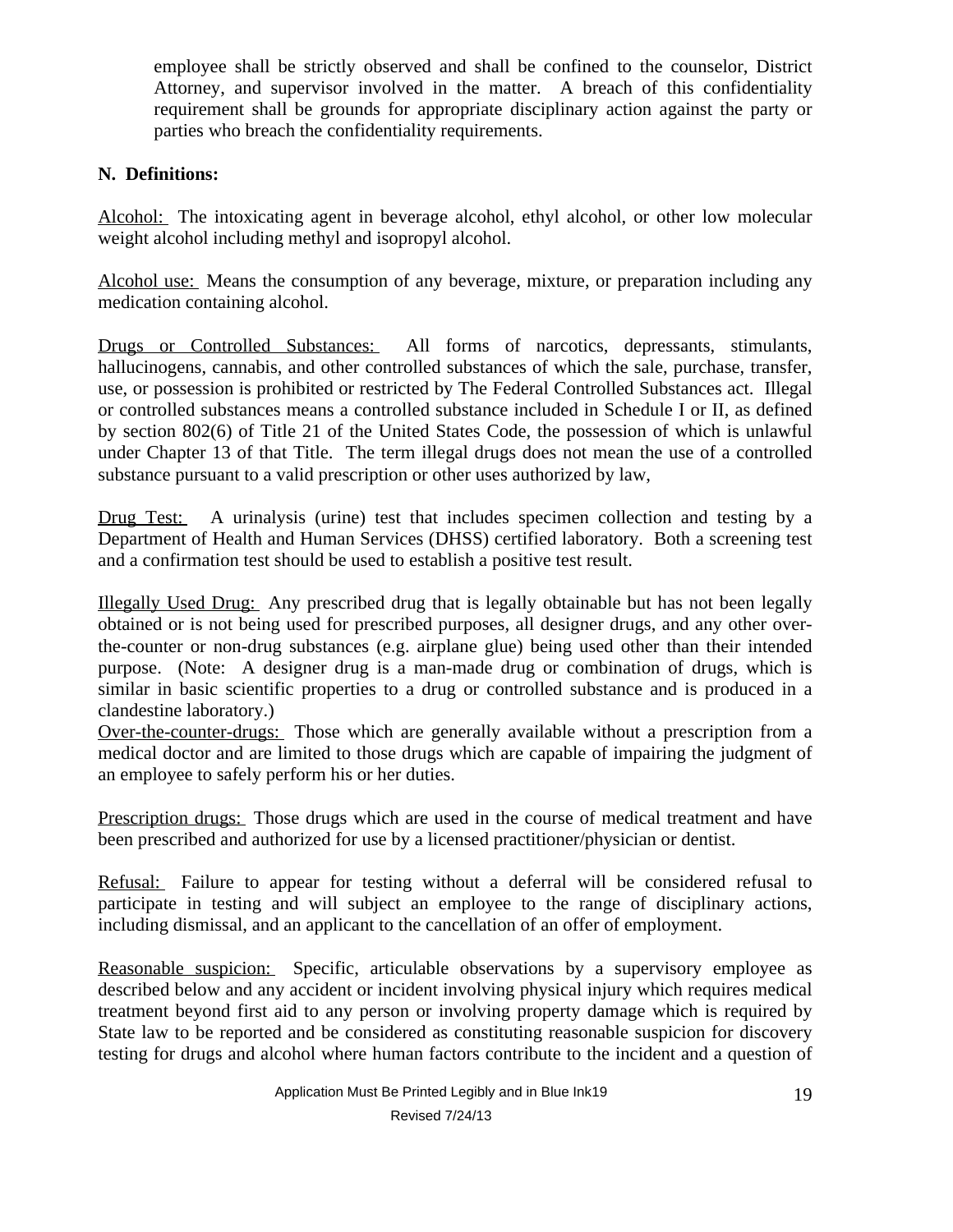sobriety short of reasonable suspicion exits.

Reasonable suspicion testing may be based on, among other things:

- 1. Observable indicators, such as direct observation of drug use or possession and/or the physical symptoms of being under the influence of a drug/and/or alcohol;
- 2. A pattern of abnormal conduct or erratic behavior;
- 3. Information provided either by reliable and credible sources of independently corroborated;
- 4. Arrest or conviction for a drug-related offense.
- 5. Newly discovered evidence that the employee has tampered with a previous drug and/or alcohol test.

Although reasonable suspicion testing does not require certainty, mere "hunches" are not sufficient to meet this standard. Specific observations reported by reliable and credible sources may be considered, along with other information provided in this definition, in determining whether reasonable suspicion exits.

Substance Abuse Professional (SAP): Means a licensed physician, or a licensed or certified psychologist, social worker, driver assistance professional, or addiction counselor (certified by the National Association of Alcoholism and Drug Abuse Counselors Certification Commission) with the knowledge of, and clinical experience in, the diagnosis and treatment of drug and alcohol-related disorders.

Under the influence: Any detectable level of drugs (in excess of trace amounts attributable to secondary exposure) in an employee's blood or urine or any noticeable or perceptible impairment of the employee's mental or physical faculties. With respect to alcohol, a blood alcohol content of 0.02% constitutes under the influence while on duty.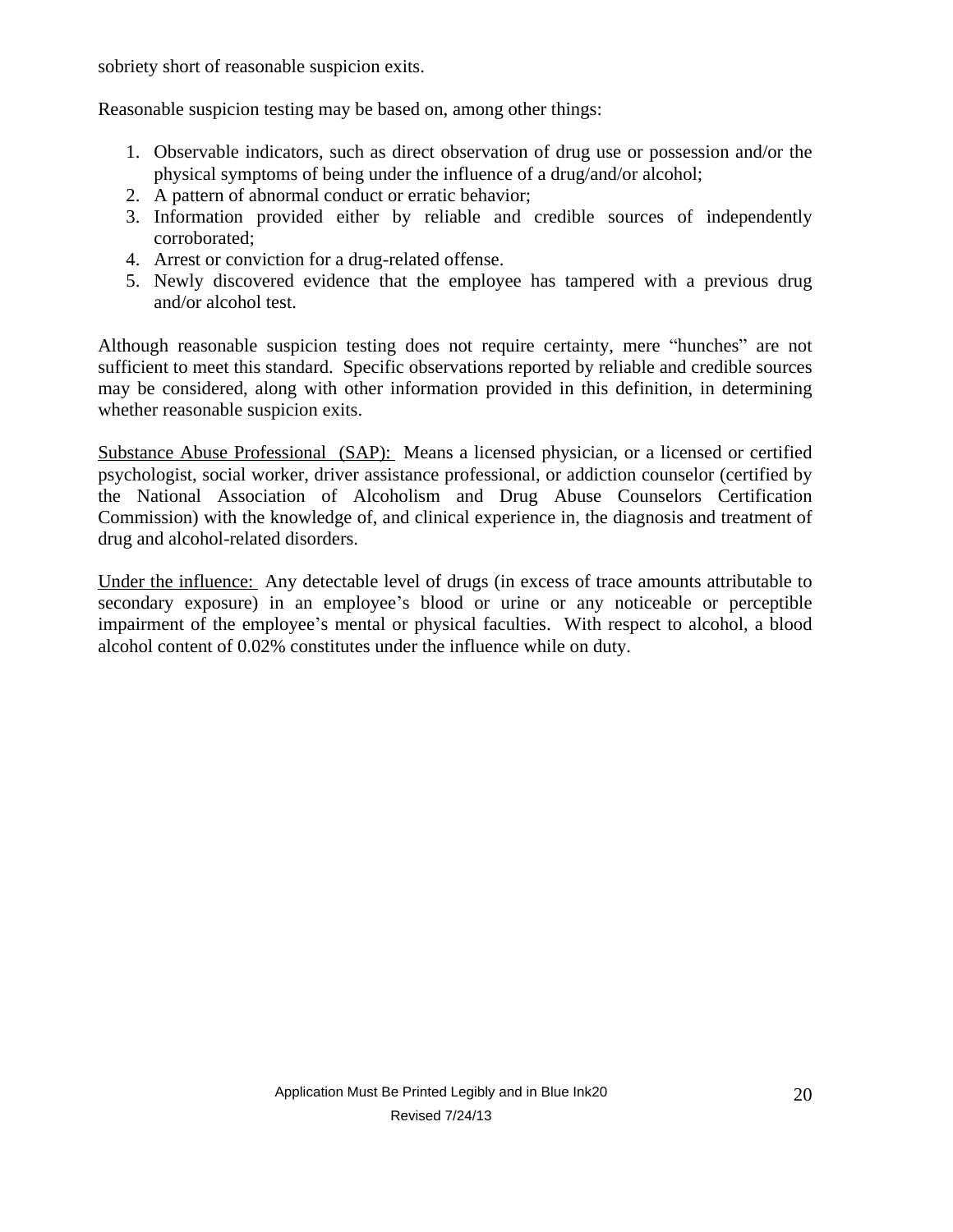## **EMPLOYEE AWARENESS SHEET**

## PURSUANT TO SECTION 5153-FEDERAL DRUG-FREE WORKPLACE AT REQUIREMENTS FOR FEDERAL GRANT RECIPIENTS AND IN KEEPING WITH STOREY COUNTY POLICY OF MAINTAINING A DRUG-FREE WORKPLACE.

## **IT IS PROHIBITED**

For any Storey County employee to manufacture, distribute, dispense, possess or use a controlled substance and/or alcohol. Appropriate disciplinary or corrective action will be taken for:

- 1. Being found to be involved in the manufacturing, distribution, dispensing of or possession of a controlled substance while on duty.
- 2. Being found to be under the influence of intoxicants, a controlled substance without a medical doctor's prescription or any other illegally-used substances while on duty; and/or
- 3. Drug or alcohol abuse which affects the performance of a job, if the employee has refused treatment.

Such disciplinary or correction action may include: Mandatory enrollment and attendance in alcohol/drug counseling, rehabilitation and employee assistance programs. The range of progressive discipline must run from suspension without pay, for up to thirty (30) working days, demotion, termination, or any combination thereof. For those employees covered by a Collective Bargaining unit, any discipline or grievance procedures would be pursuant to their collective bargaining agreement and this Drug and Alcohol Free Workplace policy.

## **YOU ARE FURTHER NOTIFIED**

That any employee of the County must notify the immediate supervisor who must notify the personnel manager of any conviction of a controlled substance or alcohol offense occurring in the workplace not later than five (5) days after such conviction.

Upon notification of such a conviction, the convicted person shall be required to satisfactorily participate in a drug abuse assistance or rehabilitation program. A finding that such notification has not been made will result in disciplinary or corrective action as outlined above.

If a supervisor has reasonable cause to believe (based on specific articulable factors personally observed about an employee's appearance, behavior, speech, or other conduct) that the employee is under the influence of, or impaired by, a controlled substance and/or alcohol at a workplace, the supervisor will require the employee to submit to testing to establish whether a violation of the drug-free has occurred.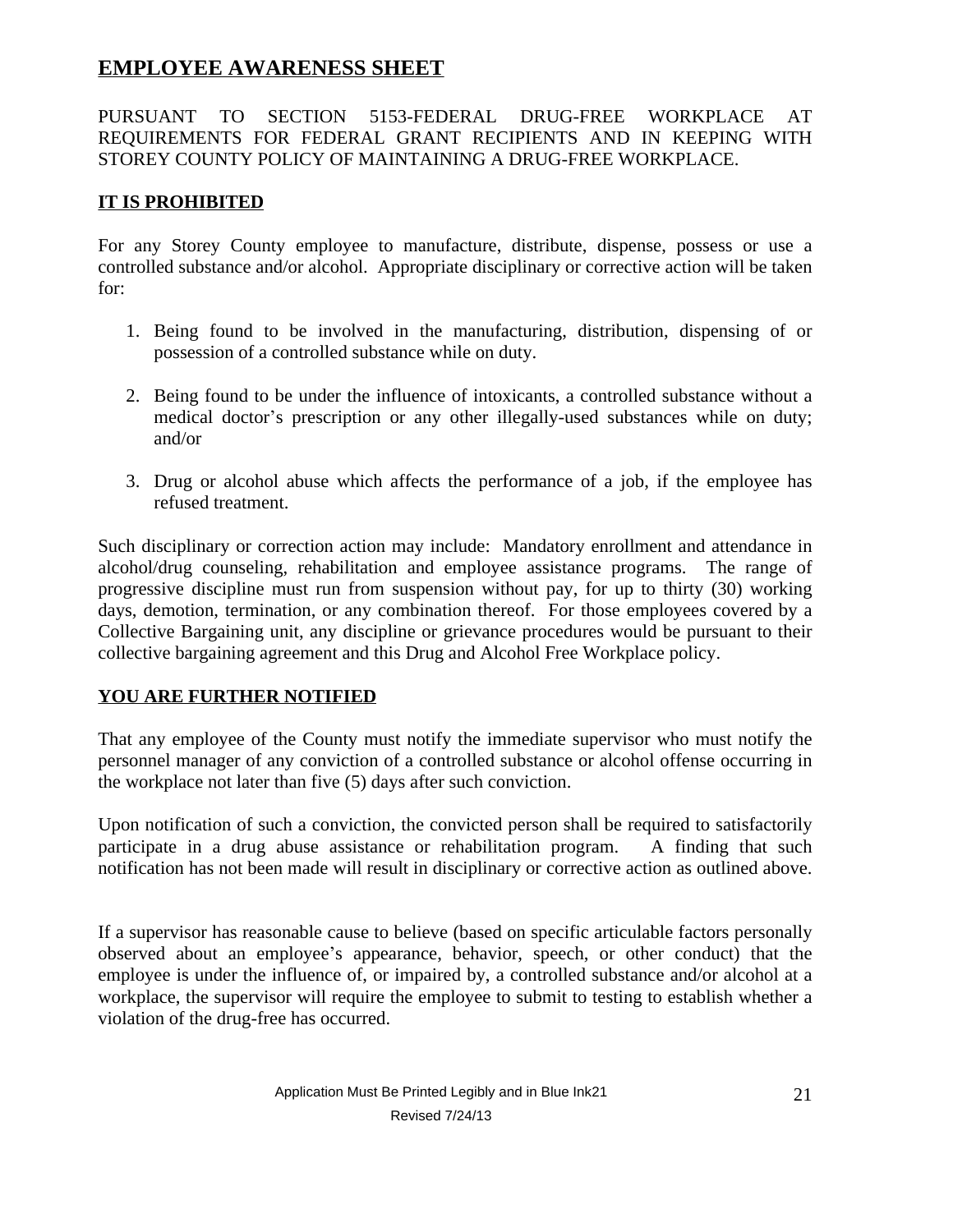Signature Date

\_\_\_\_\_\_\_\_\_\_\_\_\_\_\_\_\_\_\_\_\_\_\_\_\_\_\_\_\_\_\_\_\_\_\_\_\_\_\_\_\_ \_\_\_\_\_\_\_\_\_\_\_\_\_\_\_\_\_\_\_\_\_\_\_\_\_\_\_\_\_\_

### **BACKGROUND INVESTIGATION QUESTIONNAIRE**

# **CAREFULLY READ AND FOLLOW THE DIRECTIONS FOR COMPLETING THIS QUESTIONNAIRE**

As an applicant for a volunteer position with the Storey County Volunteer Fire Department, you are required to complete this background questionnaire. This questionnaire will be treated with confidentiality. As you must understand you will be left in situations that warrant complete security and confidentiality.

Please read and answer all of the following questions. Please be honest and truthful when answering these questions. If you are dishonest in your answers, fail to fully answer any question, or misstate any material facts, you will be disqualified from further consideration. The commission of one or more of the offenses listed on this questionnaire may not automatically disqualify you from consideration for this position.

If you answer "Yes" to any question you must provide a written explanation for each affirmative response. Each explanation must by on a separate Background Investigation Questionnaire Explanation Sheet.

#### **MISDEMEANOR OFFENSES**

 $\overline{\phantom{a}}$ 

 $\overline{\phantom{a}}$ 

1. If you have committed any of the following misdemeanor offenses within the past seven years please answer "Yes" and provide an explanation on a Questionnaire Explanation Form. If you have not, write "No."

a. Petty Theft b. Vandalism

c. NSF checks \_\_\_\_\_\_ d. Drunk in public

Application Must Be Printed Legibly and in Blue Ink22  $22$ Revised 7/24/13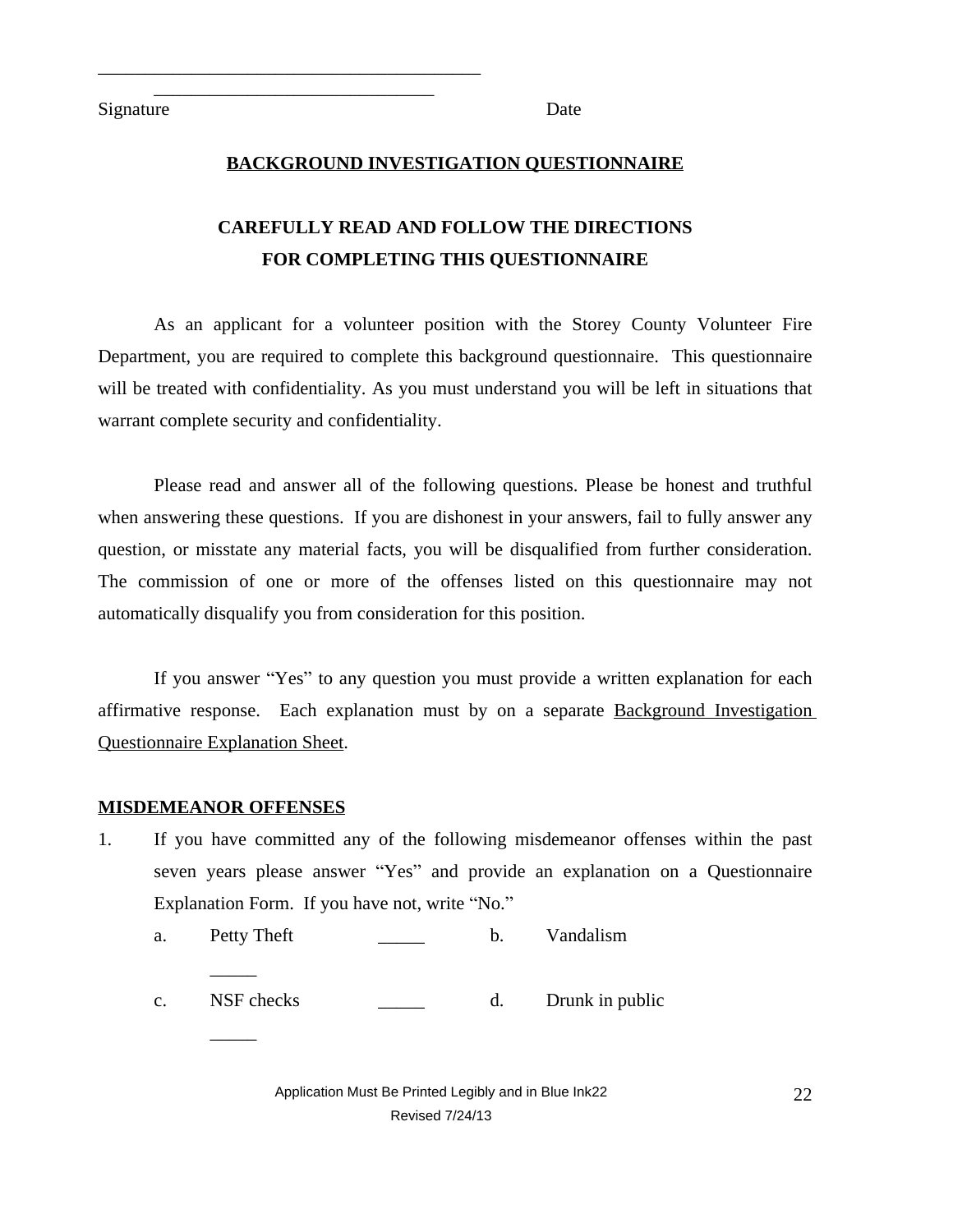| Joy riding                   |                  | f.             | Illegal gambling           |
|------------------------------|------------------|----------------|----------------------------|
| Hit and run                  |                  | h.             | Brandishing a weapon       |
| Minor in Possession          |                  | $\mathbf{i}$ . | Possess/Use altered ID/Lic |
| <b>Illegal Prostitution</b>  |                  | 1.             | Defraud Innkeeper          |
| <b>Soliciting Prostitute</b> | $\sim$           | n.             | <b>Indecent Exposure</b>   |
| Voyeurism                    |                  | p.             | Possess stolen property    |
| <b>Impersonate Police</b>    |                  | r.             | Carry concealed            |
| Officer/Sheriff              |                  |                | or illegal weapon          |
|                              |                  |                | <b>Assault or Battery</b>  |
| prank phone calls            |                  | u.             | Drunk driving              |
| <b>Bestiality</b>            |                  | w.             | Other:                     |
|                              | Make annoying or |                | t.                         |

## **FELONY OFFENSES**

2. If you have ever committed any of the following offenses, please write "Yes". If you have not, please write "No" on the line.

| Murder |  | Unlawful Sexual Intercourse |
|--------|--|-----------------------------|
|--------|--|-----------------------------|

c. Rape  $\qquad \qquad \qquad$  d. Spousal battery

 $\overline{\phantom{a}}$ 

 $\overline{\phantom{a}}$ 

Application Must Be Printed Legibly and in Blue Ink23 23 Revised 7/24/13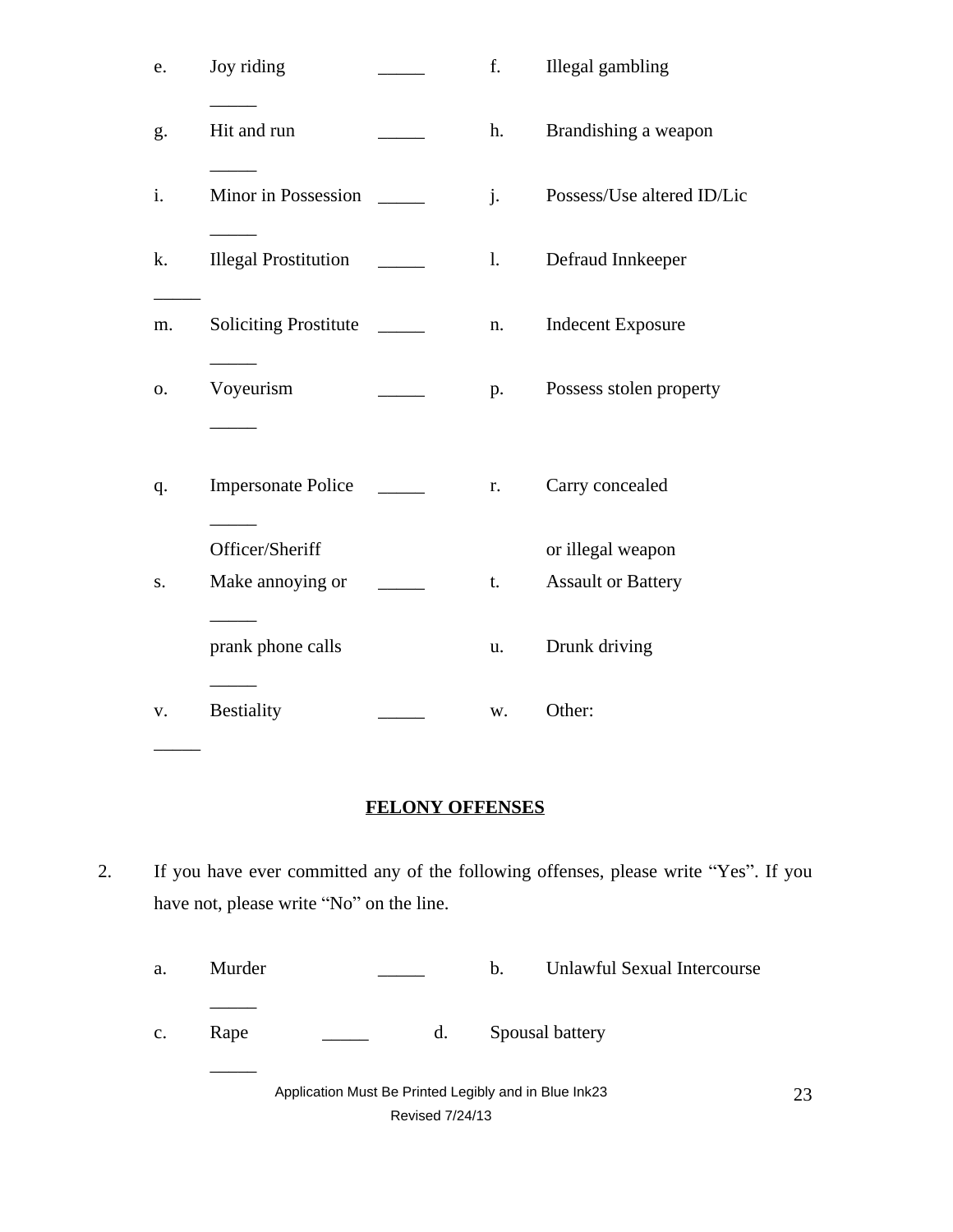| e. | Robbery                                   | f. | <b>Burglary</b>                 |
|----|-------------------------------------------|----|---------------------------------|
| g. | Arson                                     | h. | <b>Grand Theft</b>              |
| I. | Forgery                                   | j. | Kidnapping                      |
| k. | Embezzlement_                             | 1. | Any sexual activity with child  |
| m. | Child abuse                               | n. | Forcible sexual activity        |
| 0. | Auto theft                                | p. | <b>Domestic Violence</b>        |
| q. | Hit and run                               | r. | Aggravated or felonious assault |
|    | $\sim$ $\sim$ $\sim$<br>$\sim$ 1.1 $\sim$ |    |                                 |

s. Credit card theft\_\_\_\_\_\_\_

## **GENERAL QUESTIONS**

3. Have you ever been detained, questioned, investigated, or arrested for suspicion of having committed a criminal act, whether or not you were convicted?

## Yes [ ] No [ ]

4. Have you ever been contacted by any police or law enforcement agency for any reason not previously discussed (other than for being a witness or victim)? Yes [ ] No [ ] 5. Did you register for the Selective Service? Yes [ ] No [ ] 6. Have you been adjudged as a "Mentally Disordered Sex Offender?" Yes [ ] No [ ] 7. Are you currently delinquent on any child support or alimony? Yes [ ] No [ ]

> Application Must Be Printed Legibly and in Blue Ink24 24 Revised 7/24/13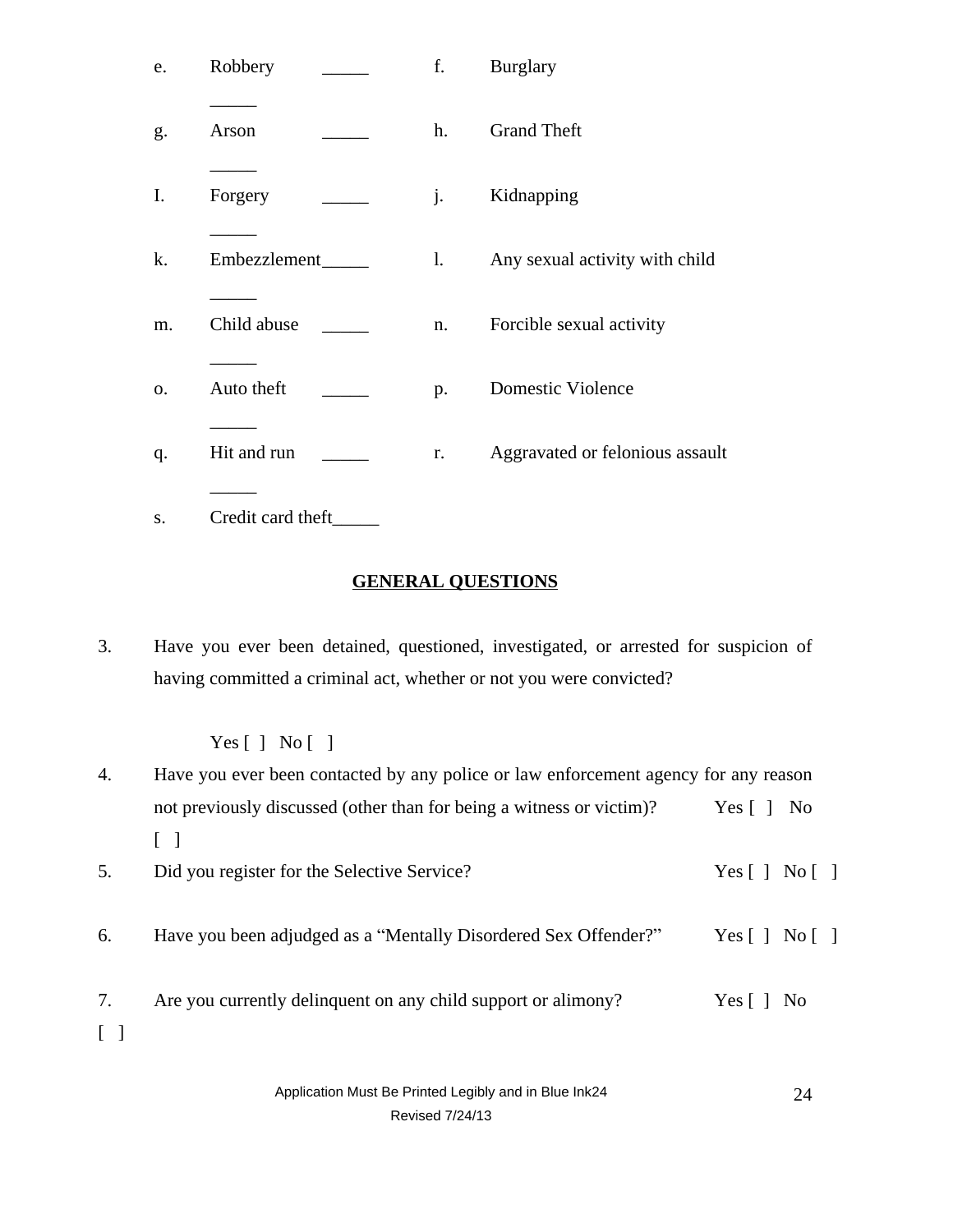- 8. Do you have any prejudices against any group based upon their race, religion, ethnic origin, or nationality? The Ves [ ]  $No [ ]$
- 9. Have you ever been a member of, or supported financially or otherwise, any organization or group which advocates, advises, or supports the use of force or other unlawful means to deny other persons their rights under the Constitution of the United States or the Constitution of the State of Nevada?

Yes  $\lceil$  | No  $\lceil$  |

10. Did you in any way cheat, lie, or commit fraud during the application or evaluation process or during any portion of the background process? Yes [ ]  $\overline{N_0}$ [ ]

### **EMPLOYMENT HISTORY**

- 11. Have you ever taken anything from your employer without authorization? Yes [ ] No [ ]
- 12. Have you ever received any disciplinary action; including an oral or written reprimand, demotion, denial of merit increase, reduction in pay suspension with or without pay, or surrendering earned time off? Yes [ ] No [ ]
- 13. Have you ever had any problems with any of your supervisors? Yes [ ] No [ ]
- 14. Have you had any problems with any of your coworkers? Yes [ ] No [ ]
- 15. Have you ever had any conflicts or problems with your dealings with the public?
	- Yes  $[ \ ]$  No  $[ \ ]$

### **DRIVING RECORD**

- 16. Has your automobile insurance ever been canceled for any reason? Yes [ ] No [ ]
- 17. Have you ever been refused a driver license? Yes [ ] No [ ]
- 18. Have you been notified that you are responsible for a delinquent parking citation?
	- Yes  $[$   $]$  No  $[$   $]$
- 19. Have you ever falsified any information on a driver license or identification card application? Yes [ ]

 $\overline{N_0}$  | |

#### Application Must Be Printed Legibly and in Blue Ink25 25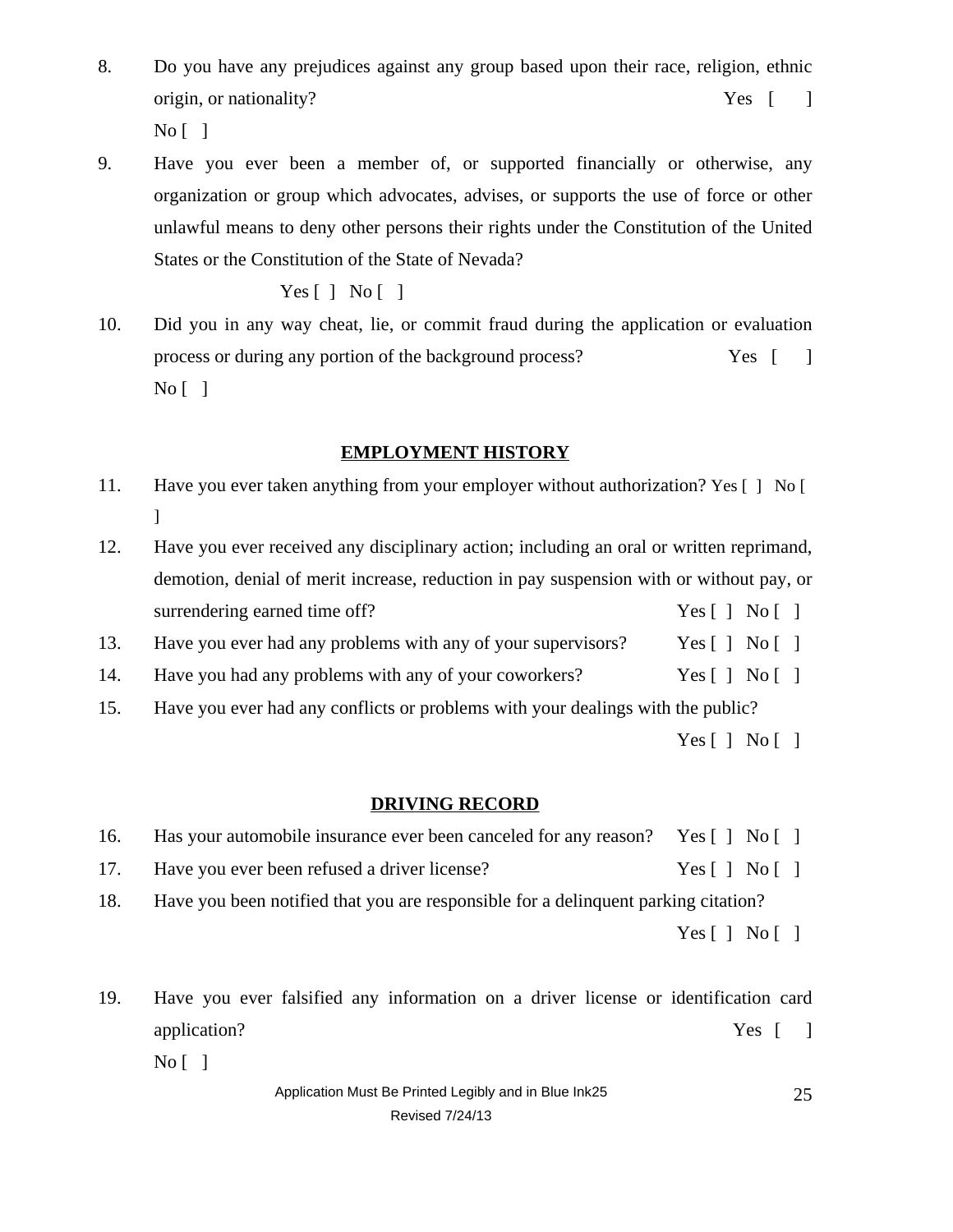- 20. Have you ever had a license issued by another state or country? Yes [ ] No [ ]
- 21. Has your automobile insurance ever been placed in an assigned risk category?

Yes  $[ \ ]$  No  $[ \ ]$ 

### **GENERAL TOPICS**

If you answer yes to any question, use a Background Investigation Explanation Sheet for your explanations.

- 22. Have you ever been known by any other name other than the ones you have used on your Personal History Statement (including any maiden names)? Yes [12] No [ ]
- 23. Have you been involved in any physical fights since the age of 18? Yes [ ] No [ ]
- 24. Are you subject to any court order; including child support orders, stay away orders, temporary restraining orders, permanent restraining orders, or any other type of order?

 $Yes [ ] No [ ]$ 

25. Have you ever slapped, punched or kicked any spouse, roommate, or romantic partner? Yes  $\lceil$   $\rceil$  No  $\lceil$   $\rceil$ 

### **FOR APPLICANTS WITH MILITARY SERVICE**

26. Did you ever serve in any branch of the military, whether active or reserve?

Yes  $[$   $]$  No  $[$   $]$ 

27. Did you ever receive any non-judicial punishment (Art. 15, Captain's Mast) including any punishment that was expunged or removed from your record? Yes [ ] No [ ] *If you answered yes, list the date(s), offense(s), unit of assignment, post, base or station where assigned and punishment imposed Background Questionnaire Explanation Sheet*.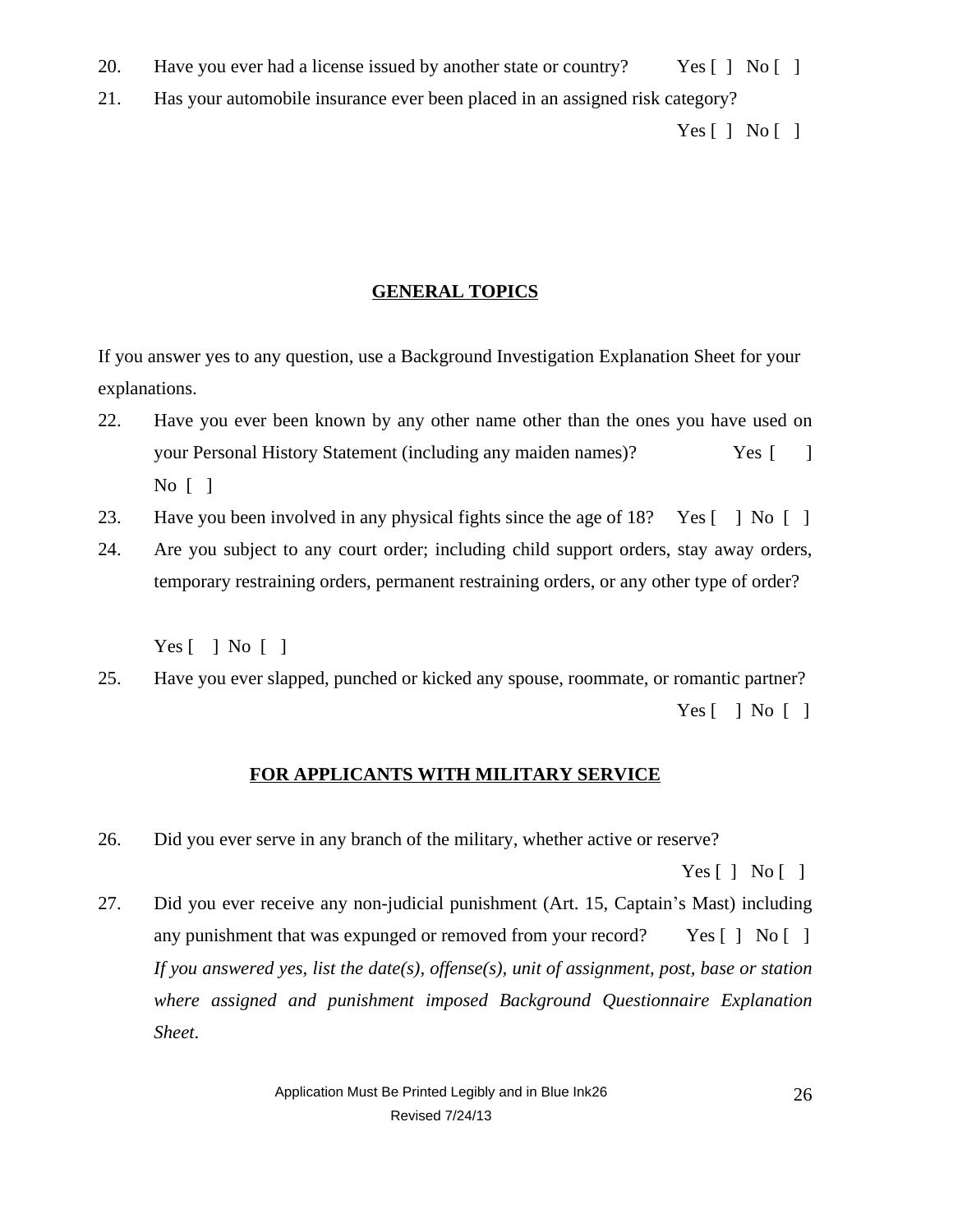*If so, list date, offense, investigating officer, and location for each such proceeding Background Questionnaire Explanation Sheet.*

- 29. Were you ever tried by courts-martial? Yes [ ] No [ ] *If so, list each such proceeding to include where the courts-martial was held, the type of courts-martial, date, charge, and specifications of each courts-martial and the findings on a Background Questionnaire Explanation Sheet.*
- 30. Were you ever detained, arrested, jailed, or held by police or security forces in another country for anything other than minor traffic offenses? Yes [ ]  $\overline{N_0}$ [ ]
- 31. If there is anything else you feel the background investigator should know about you or your experiences, please attach a Background Investigation Explanation Sheet with an explanation.

## **CERTIFICATION**

I declare, under penalty of perjury, that all of the answers provided and statements made in this questionnaire are true and complete. I understand any mis-statements of material fact, omissions, incomplete answers, or inaccurate responses will subject me from disqualification or dismissal.

\_\_\_\_\_\_\_\_\_\_\_\_\_\_\_\_\_\_\_\_\_\_\_\_\_\_\_\_\_\_\_\_\_\_ \_\_\_\_\_\_\_\_\_\_\_\_\_\_\_\_\_\_

Signature of Applicant Date Signed

]

Printed Name of Applicant

\_\_\_\_\_\_\_\_\_\_\_\_\_\_\_\_\_\_\_\_\_\_\_\_\_\_\_\_\_\_\_\_\_\_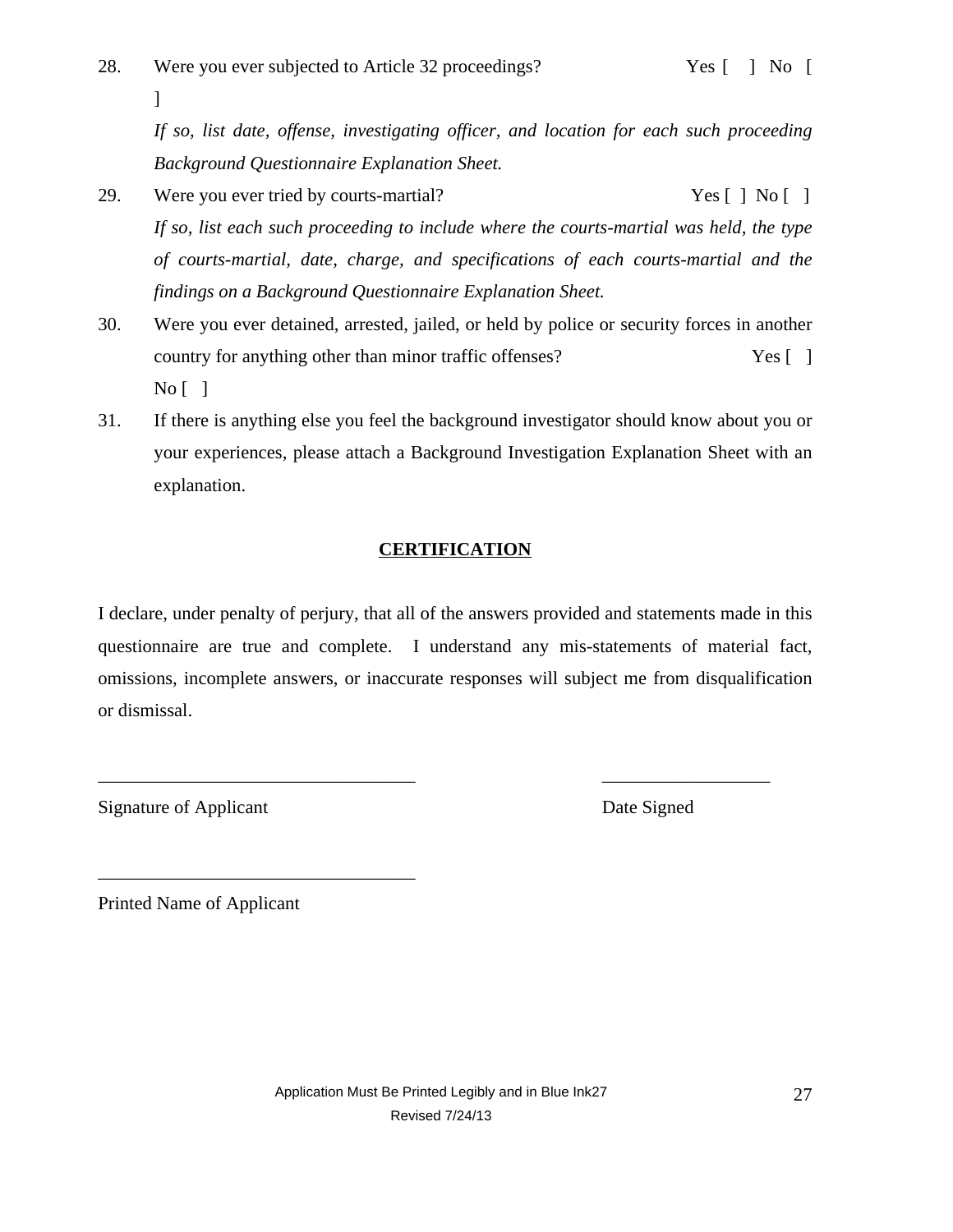# BACKGROUND INVESTIGATION QUESTIONNAIRE **EXPLANATION FORM**

| Date:             |  |
|-------------------|--|
| Question $#$ ___. |  |
| Question $#$ ___. |  |
| Question $#$ __.  |  |
| Question $#$ ___. |  |
| Question $#$ __.  |  |
| Question $#$ __.  |  |
| Question $#$ __.  |  |